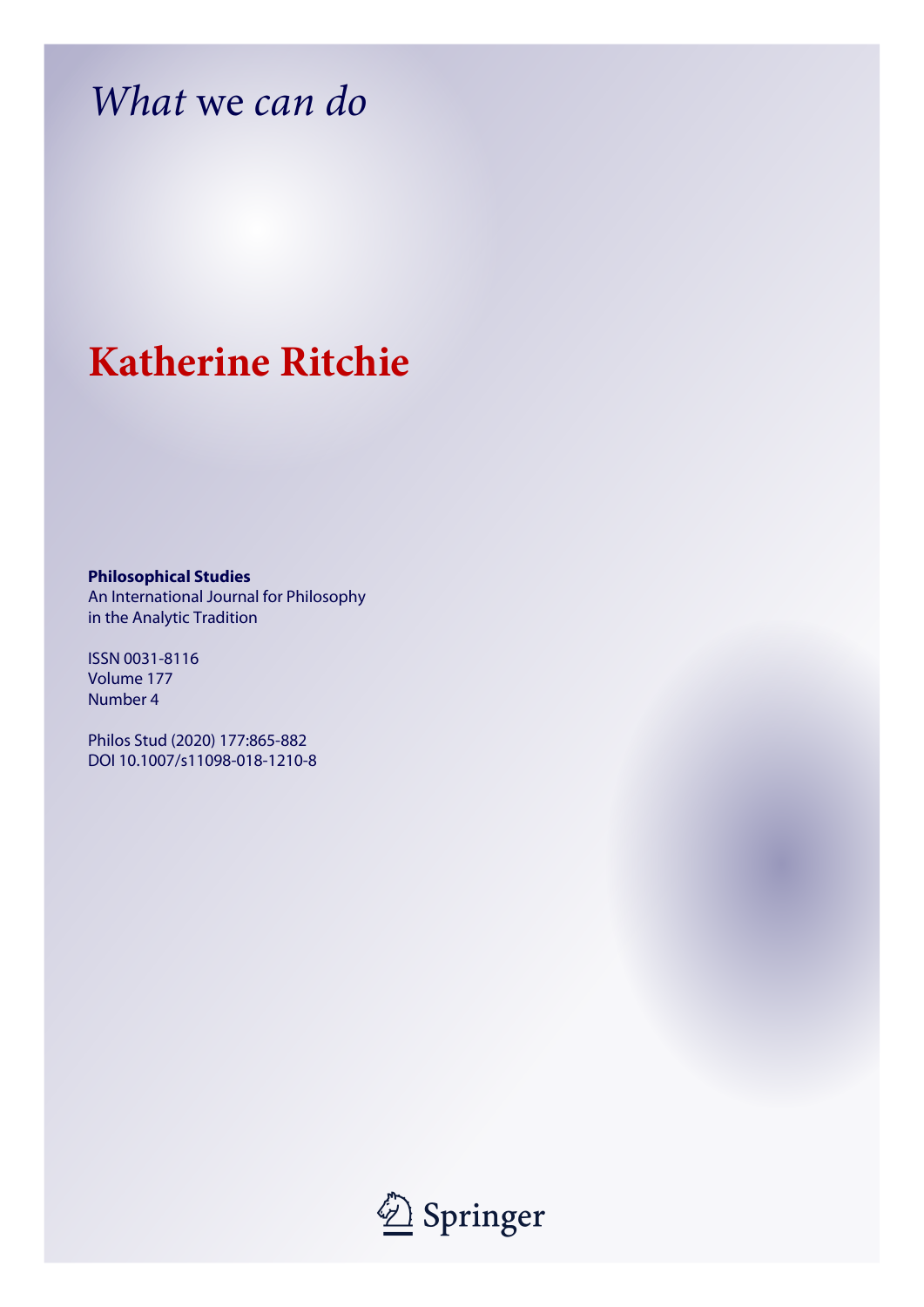**Your article is protected by copyright and all rights are held exclusively by Springer Nature B.V.. This e-offprint is for personal use only and shall not be self-archived in electronic repositories. If you wish to self-archive your article, please use the accepted manuscript version for posting on your own website. You may further deposit the accepted manuscript version in any repository, provided it is only made publicly available 12 months after official publication or later and provided acknowledgement is given to the original source of publication and a link is inserted to the published article on Springer's website. The link must be accompanied by the following text: "The final publication is available at link.springer.com".**

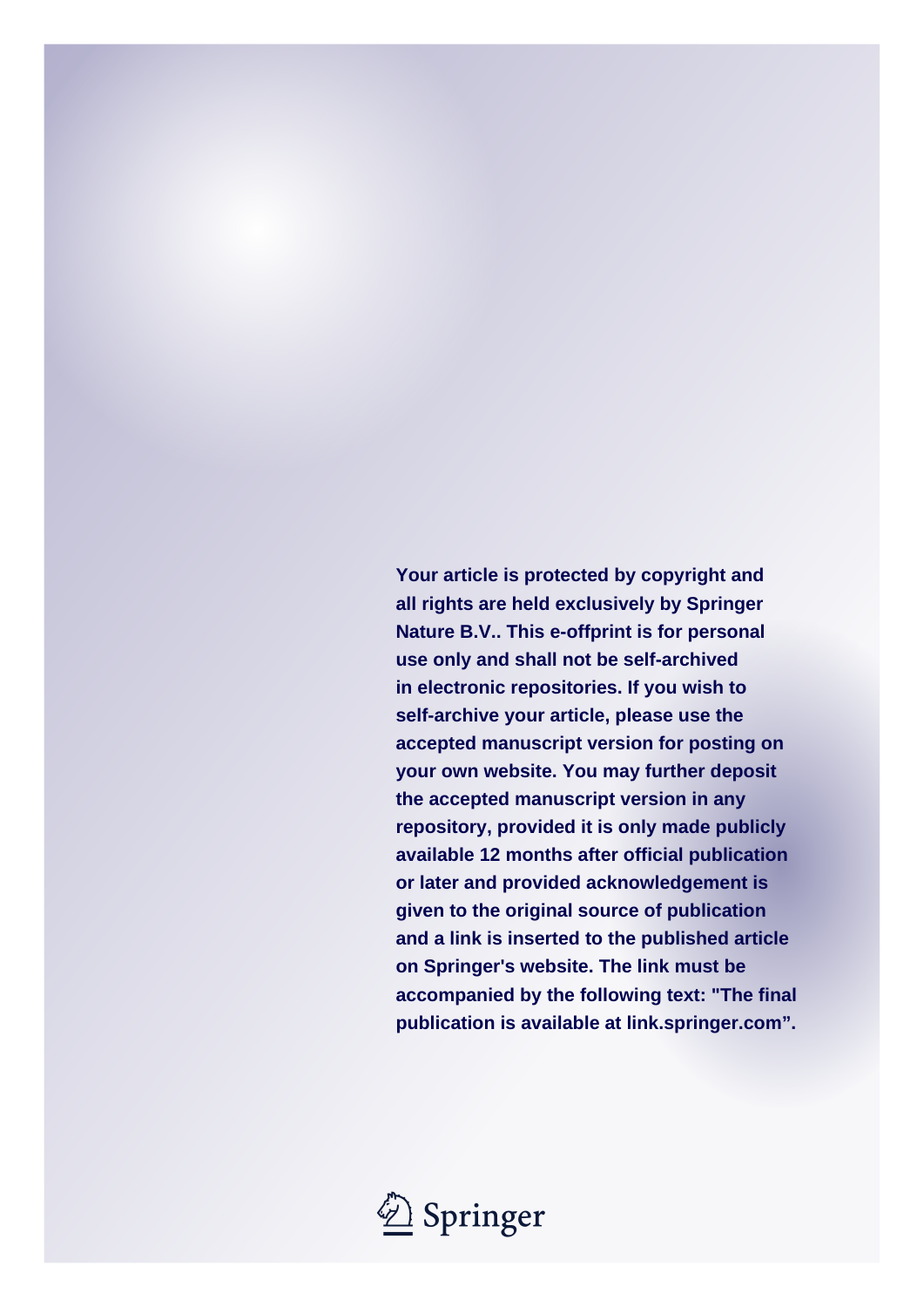

# What we can do

Katherine Ritchie<sup>1</sup>

Published online: 15 December 2018 © Springer Nature B.V. 2018

Abstract Plural first-person pronouns have often been ignored in the literature on indexicals and pronouns. The assumption seems to be that we is just the plural of I. So, we can focus on theorizing about singular indexicals and about non-indexical plurals then combine the results to yield a theory of plural indexicals. Here I argue that the ''divide and conquer'' strategy fails. By considering data involving plurals, generics, and complex demonstratives, I argue for a referential semantics on which we can refer to two sorts of group-like entities. Further, by considering the nature of semantic theorizing, I argue that semantics must draw some metaphysical distinctions, including between groups of two sorts.

Keywords Indexicals - Plurals - Generics - Kinds - Semantics

Plural first-person pronouns have too often been ignored in the literature on indexicals and pronouns. The assumption seems to be that we is just the plural of I. So, we can focus on theorizing about singular indexicals and about non-indexical plurals then combine the results to yield a theory of plural indexicals.<sup>1</sup> The "divide" and conquer" strategy fails. We is not plural I. We is not a pure indexical. Here I argue for a referential, rather than descriptive, semantics for we. We can refer to two

<sup>&</sup>lt;sup>1</sup> Or perhaps they are ignored as indexicals and pronouns are complicated enough without adding the complications that plural expressions bring. For instance, Forbes [\(2003\)](#page-17-0) states in a handbook article on indexicals that ''since plural expressions raise special problems'' the entry focuses on singular indexicals.

 $\boxtimes$  Katherine Ritchie kcritchie@gmail.com

<sup>1</sup> CUNY Graduate Center and City College of New York, North Academic Center, 5/144C, 160 Convent Avenue, New York, NY 10031, USA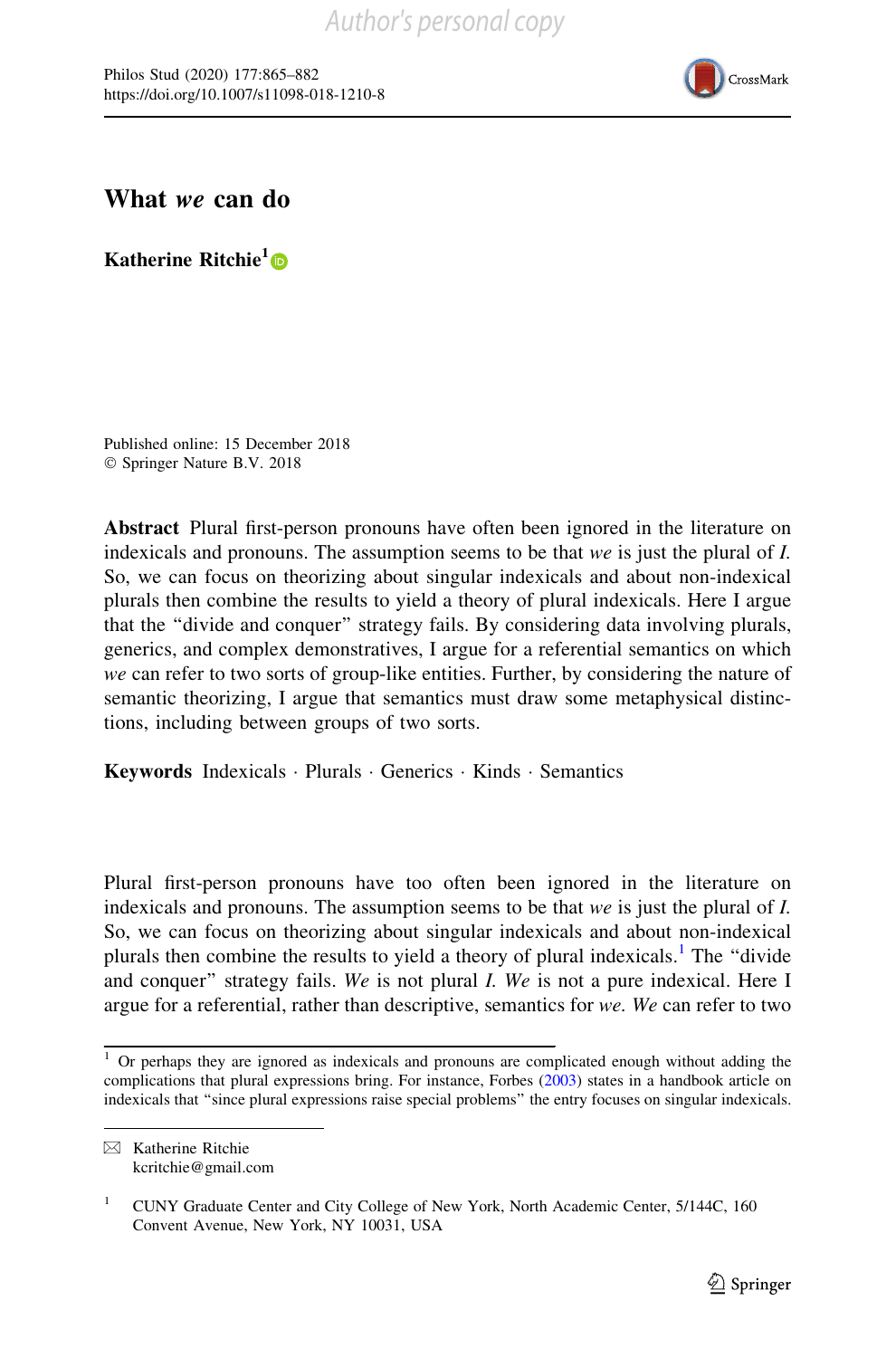sorts of group-like entities. Along the way we consider the role metaphysics ought to play in semantic theorizing. Given a minimal methodological principle, a semantics needs to draw some metaphysical distinctions, including a distinction between two sorts of groups.

The relevance of the semantics of we goes beyond philosophy of language and metaphysics. We is central to explaining language's role in our psychological tendencies for group conformity and in-group bias. A better understanding of the semantics of we is also relevant in theorizing on social and political projects. For instance, we might be used when reappropriating slurs while promoting solidarity as in the chant We're here. We're queer. Get used to it. By relying on reference to different sorts of groups, the semantics developed here provides resources that can be taken up in theorizing about social-political and psychological phenomena.

The paper is structured as follows. I begin with a brief summary of Kaplan's theory of indexicals (Sect. [1\)](#page-4-0). Then I draw three observations (Sect. [2](#page-5-0)) about the semantics of we that any adequate theory must capture. I argue for a principle that gives metaphysics a minimal but important role in semantic methodology (Sect. [3\)](#page-7-0). Even the weak principle requires that a good semantic theory draw some metaphysical distinctions, for instance between groups of different sorts. A referential semantics for we that accounts for our observations and meets the metaphysical constraint on semantic methodology is developed (Sect. [4](#page-9-0)). The account is defended from an objection based on so-called ''descriptive indexicals'' (Sect. [5](#page-14-0)). Finally I draw concluding remarks and draw out ways a semantics of we interfaces with theorizing in social psychology and with social political projects (Sect. [6](#page-16-0)).

There are many uses of we. Here our focus is on a range of uses of we that are literal and are, at least prima facie, referential. I will not consider uses that seem to be extended or non-literal like the royal we  $(1)$  or what Zwicky  $(1977, 716)$  $(1977, 716)$  calls "phony inclusives" (2).

- 1. We have become a grandmother. (said by Margaret Thatcher to the press)
- 2. How are we feeling today? (Nunberg [1993](#page-18-0))

Similarly, I do not focus on cases like 3 as uttered by a fan of a team.

3. We're the champions!

Utterances like 3 are plausibly extended uses like cases of deferred reference (e.g., ''I'm parked out front''). The aim of the present paper is to develop and defend a referential semantics for paradigmatic instances of unbound, non-anaphoric uses of  $we<sup>2</sup>$  How to unify the referential account with bound and anaphoric uses and how to account for a wider range of instances will be left for subsequent research.

<sup>2</sup> Plural first-person pronouns can also occur bound or as anaphorically dependent on other expressions. For instance, we is bound in 'Whenever a pianist comes to visit, we play duets' (based on Partee [1989\)](#page-18-0).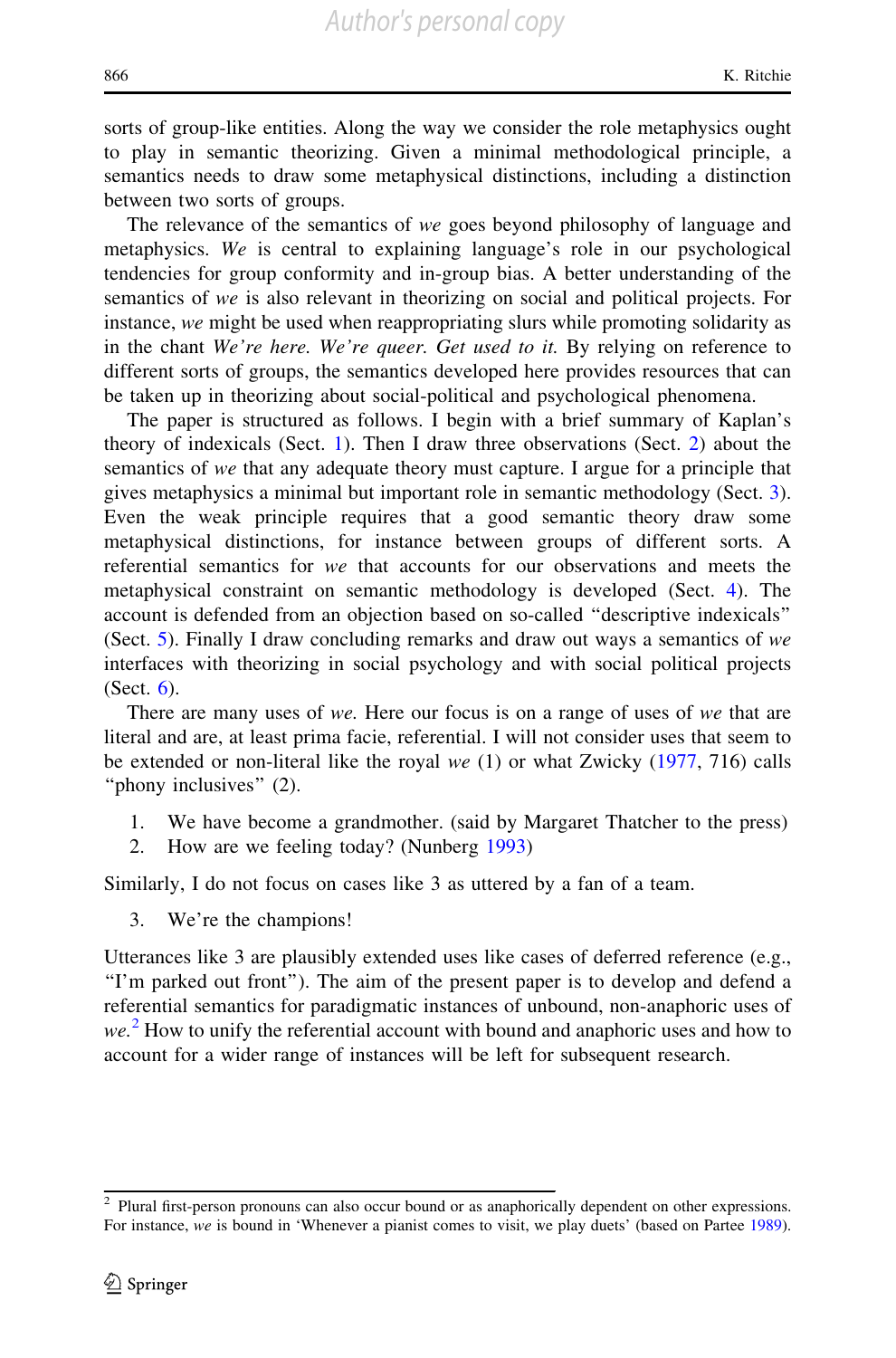# <span id="page-4-0"></span>1 Direct reference theories of indexicals

Expressions can be referential or descriptive. The distinction can be spelled out in terms of what an expression contributes to the content of the proposition expressed by statements containing it.<sup>3</sup> An expression is descriptive if it "denotes, $4$  and contributes the condition assigned to it by the rules of language, rather than the object denoted, to the content of statements containing it'' (Hale and Wright [1997,](#page-18-0) 681). An expression is referential if it contributes an object to the content of the proposition expressed.

According to the standard account indexicals—expressions like I, here, and *now*—are directly referential (Kaplan [1989a,](#page-18-0) [b](#page-18-0)).<sup>5</sup> They contribute people, places, times, or things themselves to the propositions expressed by statements containing them. On Kaplan's theory, indexicals have two dimensions to their meaning character and content. Characters are meaning rules that can be modeled by functions from contexts to contents. Contexts are parts of the world that can be modeled as ordered tuples including at least the speaker, time, location, and world. Contents are objects (e.g., places or people). For example, the character of 'I' can be modeled by a function from contexts to the speaker in the ordered tuple. A token of I uttered in a context in which Obama is the contextually specified speaker has Obama—that very person—as its content.

The character returns a content, but is not itself part of what is expressed. As Kaplan states, the character is ''not part of the propositional content'' [\(1989a](#page-18-0), 497) and ''does not provide a synonym for the indexical'' ([1989a](#page-18-0), 523). When a proposition expressed by a sentence with an indexical is evaluated for truth or falsity in a counterfactual circumstance, the character is not redeployed or appealed to again in circumstances of evaluation. Rather, as Nunberg puts it ''on any occasion of use, the linguistic meaning of an indexical expression takes us to a certain element of the context, and then drops out of the picture'' ([1993,](#page-18-0) 4). Since characters are not redeployed in circumstances of evaluation, the referent of a token of an indexical is the same as that fixed in its context of use. So when indexicals are evaluated in counterfactual circumstances, they always have the same referent. To put the point another way—indexicals are rigid designators. If a token of I refers to Obama, it refers to Obama in every world (at which Obama exists). It does not refer to some other speaker in another world.

Pure indexicals, like I, here, and now, are expressions that have their content fixed via their characters alone rather than via speaker intentions or an associated

<sup>&</sup>lt;sup>3</sup> There are two ways to characterize what makes an expression genuinely referential, rather than descriptive (Marti [1995](#page-18-0)). On one characterization being referential is about what an expression's contribution is to the proposition expressed by statements containing it. An expression is referential if it contributes an object. On the other characterization it is about *how* an expression designates an object. An expression is referential if it designates an object in a way that is not mediated by a semantic rule. Given our focus on indexicals, the first characterization is the one that is relevant.

<sup>&</sup>lt;sup>4</sup> Following Russell [\(1905](#page-19-0)), Hale and Wright say "[a]n expression denotes when the rules of language assign specific conditions to the expression that an object must meet to be designated by it" ([1997,](#page-18-0) 681).

<sup>5</sup> Kaplan does not include we in his list of examples of indexicals [although he ends the list of expressions with 'etc.' so it is clearly not meant to be exhaustive ([1989a](#page-18-0), 489)].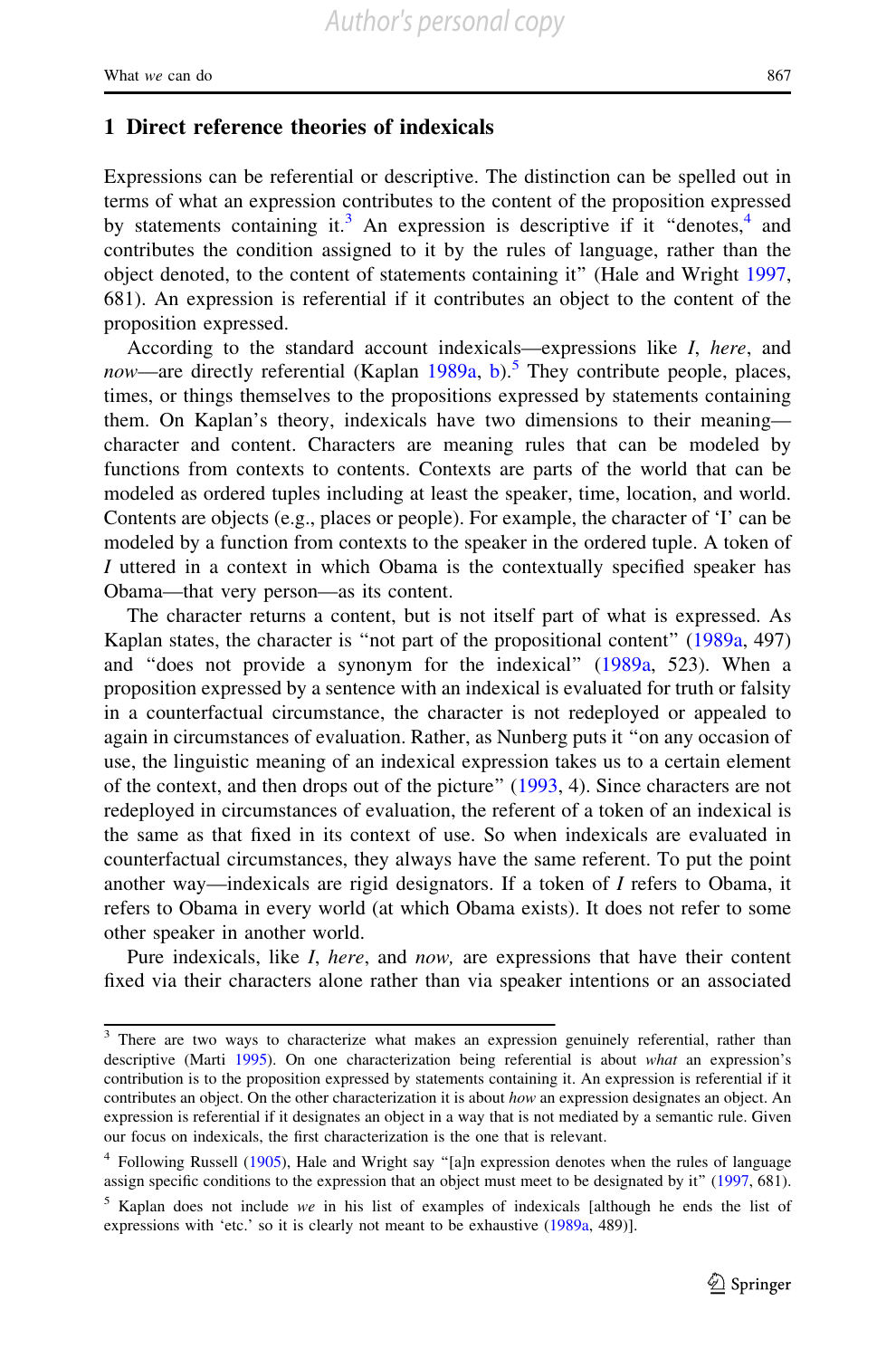<span id="page-5-0"></span>demonstration. They are automatic rather than discretionary (Perry [2001](#page-18-0)). For instance, if Obama mistakenly believes that he is in D.C. when he is actually in New York City, his token of *here* will refer to New York City, regardless of his intentions or mistaken beliefs. $6$  To summarize, on Kaplan's view indexicals, like I, are pure/ automatic, referential, and rigid.

#### 2 Three observations

We can pick out groups that include or exclude utterance addressees. The most natural interpretation of we in 4 is inclusive, while the token in 5 is plausibly interpreted as exclusive.

- 4. We are going to be sober for the month of January, right?
- 5. I'm sorry that we didn't come to your party.

Inclusive uses of plural first person pronouns include the speaker, addressee(s), and possibly others. Exclusive uses of plural first person pronouns include the speaker and others but not the addressee(s).<sup>7</sup> The occurrences of we in 4 and 5 are plausibly interpreted as having small groups or pluralities of individuals that are either part of the conversation or contextually salient as referents. For instance, if 4 is uttered by Megan to Dante it is plausibly semantically equivalent to  $4'$ .

4'. Megan and Dante are going to be sober for the month of January, right?

Next, consider 6 and 7. Both involve lexical kind predicates, which are overwhelmingly held to take only kinds, rather than individuals, sets, or sums of individuals, as arguments (Krifka et al. [1995](#page-18-0); Leslie and Lerner [2016](#page-18-0)).

- 6. If dinosaurs had remained dominant, we never would have evolved.
- 7. We are widespread / rare / soon to be extinct.

For instance, while no person is rare, albino people are rare. While you and I did not evolve, our species did.<sup>9</sup> 6 and 7 might be equivalent to 6' and 7'.

 $6$  Here can also be used as a demonstrative. For instance, if Obama points to a map and says we will be here on Wednesday it is plausible that here does not refer to where Obama is presently located, but to the place that the location on the map he demonstrated represents.

<sup>7</sup> Some languages have distinct lexical items for inclusive and exclusive first-person plural pronouns (e.g., Bahasa Indonesia or Indonesian).

<sup>&</sup>lt;sup>8</sup> Theories differ on how to interpret plural expressions like Megan and Dante. Some take plurals to plurally refer, so that *Megan and Dante* and an equivalent instance of we plurally refers to Megan and Dante (to them) without referring to a single collective entity (McKay [2006;](#page-18-0) Oliver and Smiley [2001,](#page-18-0) [2013](#page-18-0); Yi [2005,](#page-19-0) [2006\)](#page-19-0). Others take plural expressions to refer to lattice-theoretic sums (Link [1983\)](#page-18-0) or to sets (Landman [1989a,](#page-18-0) [b;](#page-18-0) Schwarzschild [1996](#page-19-0)). On these views there is an entity (a set or sum) that is the referent of Megan and Dante and instances of we that are referentially equivalent.

<sup>&</sup>lt;sup>9</sup> Have you ever seen a monkey turn into a man?! Confusion about evolution itself and the semantics of lexical kind predicates underlies this quizzical argument against the theory of evolution.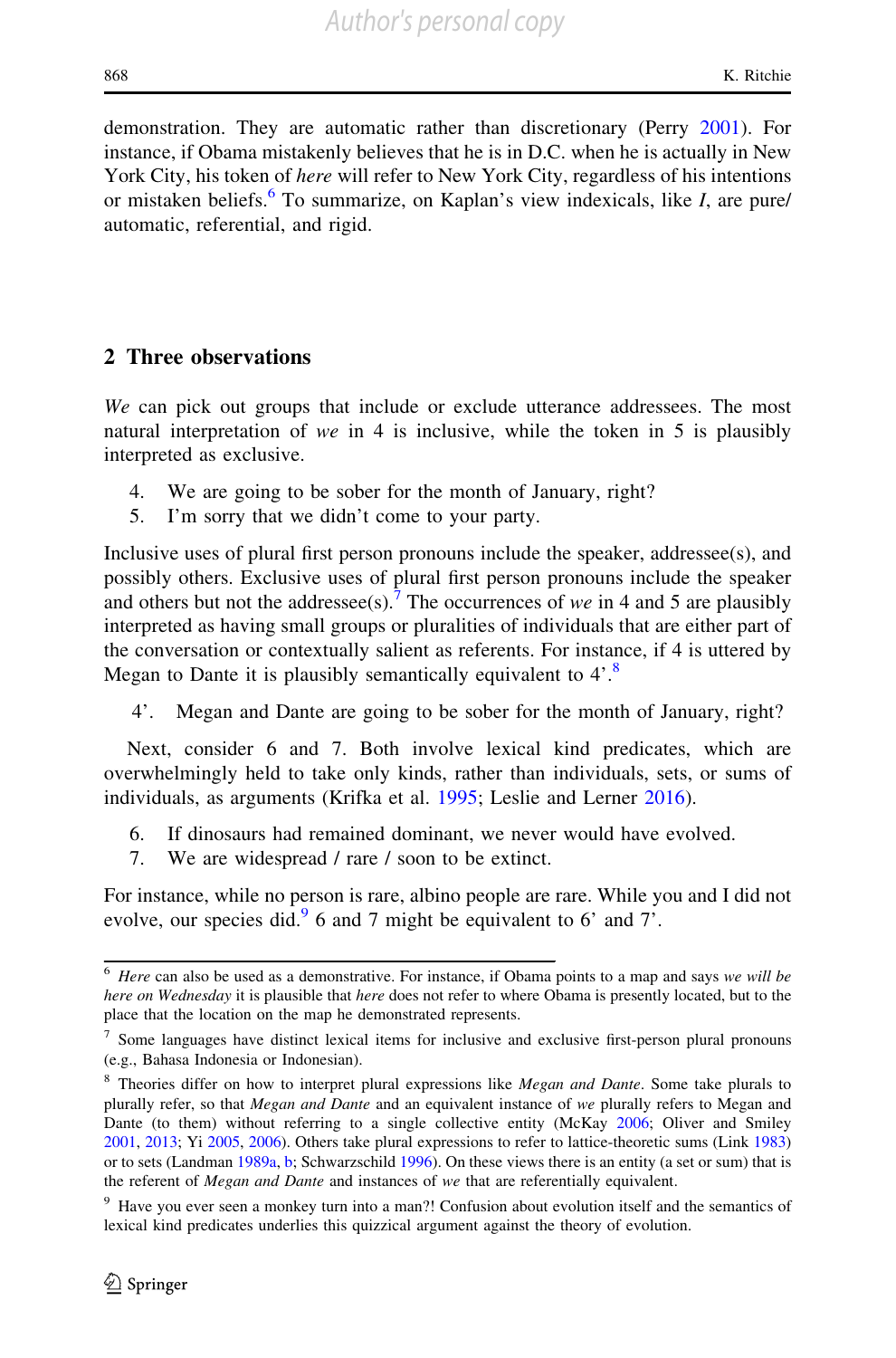- 6'. If dinosaurs had remained dominant, human beings never would have evolved.
- 7'. Americans are widespread / rare / soon to be extinct.

Given the consensus about lexical kind predicates, we ought to infer that the tokens of we in 6 and 7 refer to kinds.

We can also serve as the argument of predicates in sentences that express characterizing generic generalizations.

- 8. We have brains that are about three times as large as chimpanzees, our closest living relative.
- 9. We are paid less than men for doing the same work.

Characterizing generics specify a characteristic that is common or striking but not necessarily universal among members of the group or kind. For instance, if 9 is uttered by a woman, it is plausibly equivalent to 9'.

9'. Women are paid less than men for doing the same work.

The proposition expressed can be true even if some women are not paid less than any men for the work they do. There is considerable debate about the correct way to treat characterizing generics (see Krifka et al. [1995](#page-18-0); Leslie and Lerner [2016](#page-18-0) for overviews and citations). In order to postpone the complications the debates involve, I focus on cases like 4–7 in this section and the next two. I return to cases of characterizing generics in Sect. [5](#page-14-0) when I consider an objection based on so-called ''descriptive uses'' of indexicals.

We are now in a position to draw several observations. First, the character of we is not just the plural of the character of  $I$ . Kaplan argued that the character of  $I$  is to be modeled by a function from contexts to the speaker in the context. If we were just the plural of  $I$  it would be a function from contexts to the speakers in the context. None of the interpretations of  $4-7$  require there to be multiple speakers.<sup>10</sup> The character of we is not just the plural of I.

Moreover, we have evidence that we is not a pure indexical. The same speaker might use 4–7 in the same context to express something about different group-like entities. If we were a pure indexical, this would be impossible. Its character would automatically fix its content as the group containing the speaker in the context. Nunberg ([1993,](#page-18-0) 10) makes the same point arguing that

In any postlapsarian context, the speaker is sure to be a member of an indefinitely large number of groups of people. So the interpretation of an occurrence of we can only be resolved by consulting the speaker's intentions, the conversational purposes, and the linguistic context.

 $10$  Others appeal to similar evidence to argue that we is not just plural I. Wechsler states that the "firstperson plural refers, not necessarily to a multiplicity of speakers, but rather to 'the speaker plus associates'" ([2010,](#page-19-0) 337). Korta states that "it is absurd to assume that "we" is just the plural counterpart of "I" and just means "the speakers of the utterance" in plural. Utterances have a single speaker, even when they are simultaneous" [\(2016](#page-18-0), 339). Nunberg notes that while "[i]t is not in doubt that we is plural; what is less certain is that it is the plural of  $\Gamma$ <sup>'</sup> [\(1993](#page-18-0), 7).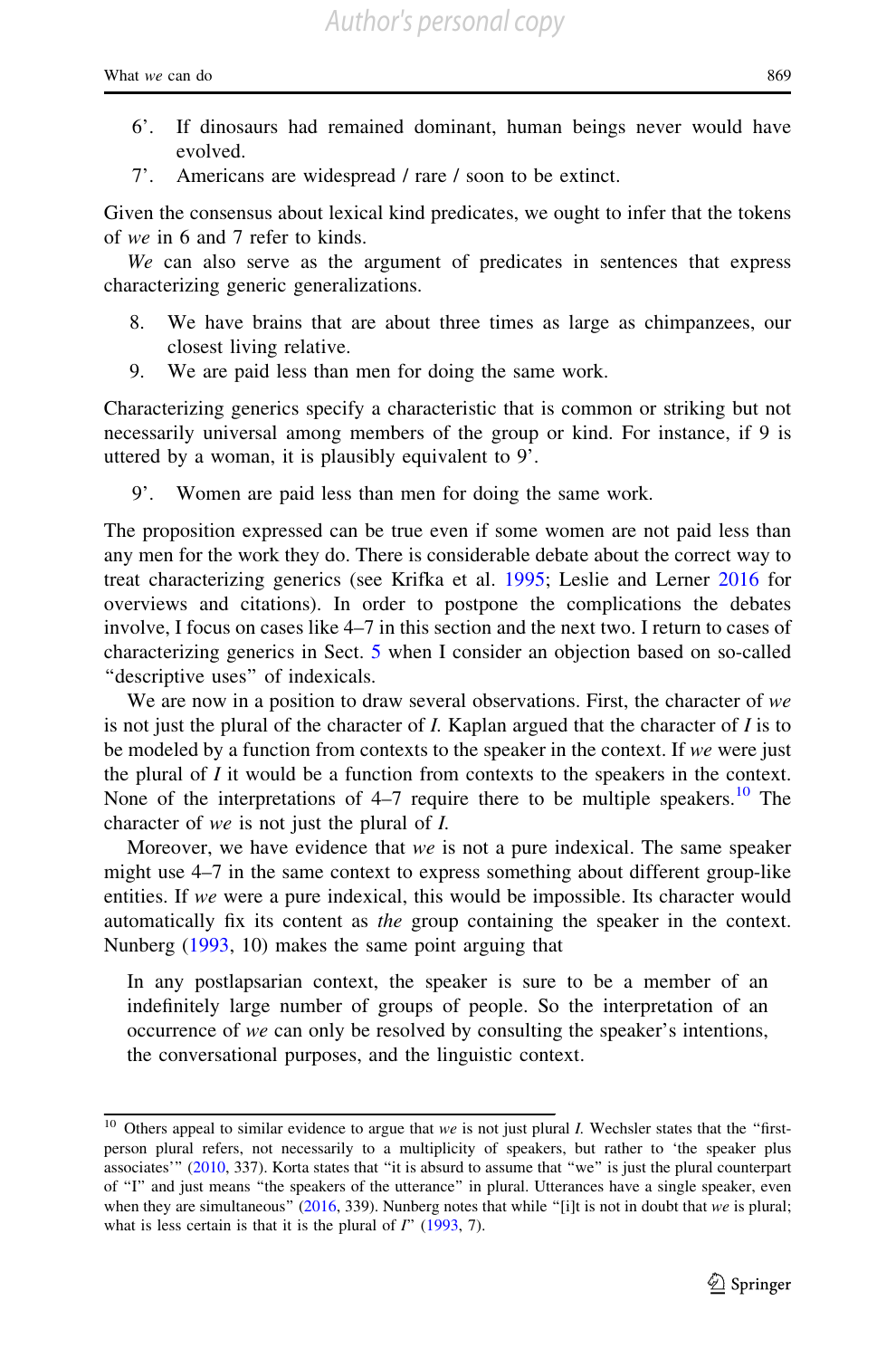<span id="page-7-0"></span>While I might be a pure indexical, we is not.<sup>11</sup>

So far, we have observed two ways that  $I$  and we come apart. There is one important way in which they behave in the same way. Recall that Kaplan argued that the character of indexicals is not redeployed in a circumstance of evaluation. For instance, suppose Solange utters 10:

10. I am happy.

On the standard view, the proposition expressed is that Solange is happy. If we evaluate the proposition in a circumstance in which Tyler is speaking, its truth still requires that Solange is happy. On this feature, we patterns with I. If Solange utters 11, the truth of the proposition expressed requires that a group-like entity that actually includes Solange satisfies the predicate be happy.

11. We are happy.

Again, when the proposition is evaluated in another circumstance, we do not need to check to see who the speaker is in that circumstance of evaluation or whether the speaker is happy. Rather, the proposition is fixed in the context of utterance. Being a group containing the speaker is not part of what is expressed with an utterance of we.

To summarize, we have observed the following:

Observation 1—The lexical meaning/character of we is not the plural of the lexical meaning/character of I

Observation 2—We is not a pure indexical

*Observation 3*—The content of we is not synonymous with "a group containing the speaker''

Observations 1 and 2 reveal ways we is different from I. Observation 3 reveals a similarly between I and we—the characters of both I and we are not redeployed in circumstances of evaluation. In the next section I turn to methodological considerations about the role metaphysics ought to play in semantics and draw a fourth observation.

# 3 Metaphysics, methodology, and a fourth observation

There are many virtues one might use to evaluate semantic theory. Good semantic theories, like any other good theories, ought to explain data and make accurate predictions. For instance, a semantic theory should correctly capture truth-value judgments and inference patterns. Like other theories, they should avoid unnecessary complication and be parsimonious in positing explanatory mechanisms. In addition to general theoretical constraints semantic theories should also be constrained by psychological plausibility. For instance, one major line of

<sup>&</sup>lt;sup>11</sup> Vallée notes that while *I* is "intention-proof", "intentions may play a major role in the determination of part of the referent" of we"  $(1996, 223)$  $(1996, 223)$ . Roberts (ms), Margolin  $(1996)$  $(1996)$ , Neale  $(2017)$  $(2017)$ , and Korta ([2016\)](#page-18-0) also note that we is not pure.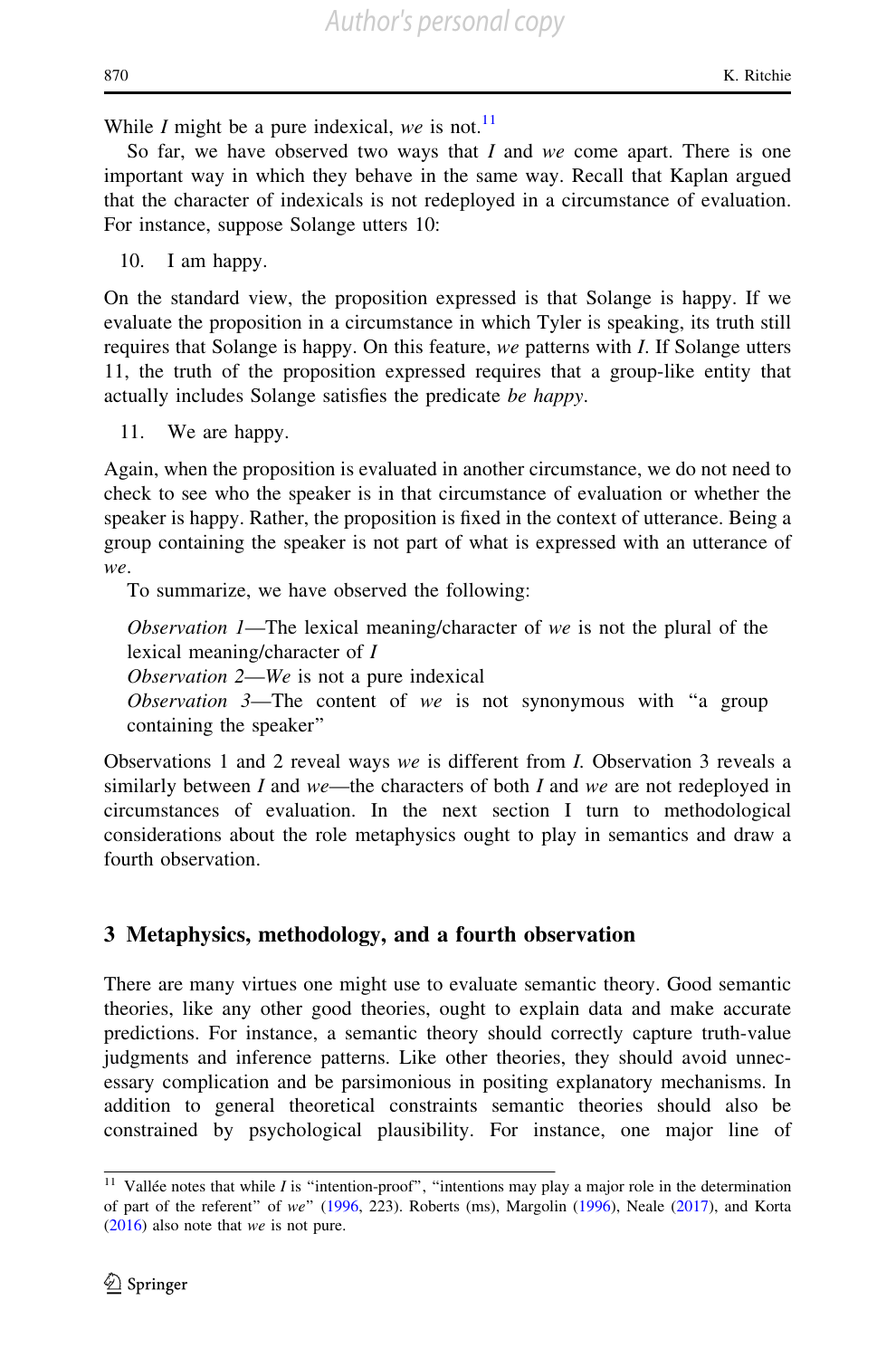*Author's personal copy*

argumentation for a principle of compositionality relies on our psychological ability to make and understand perhaps infinitely many novel utterances (see, e.g., Frege [1914/](#page-18-0)1979; Fodor [1998](#page-17-0)). Perhaps a theory should also be judged on how well the ontology it posits mirrors reality.

Theorizing in semantics, physics, economics, or any other domain involves building models. Models can depart from actuality in ways that are more or less important (Weisberg [2013\)](#page-19-0). For instance idealization can introduce ''distortions into models with the goal of simplifying, in order to make them more mathematically or computationally tractable'' (Weisberg [2013](#page-19-0), 99). Idealized models can be both useful and successful. Given the possibility of the success of idealized models, semantic models could depart quite a lot from the nature of reality and still be successful in the ways we want them to be. All of metaphysics (thankfully!) need not be contained in a successful semantic theory. Many features of the nature of reality might fail to affect semantics whatsoever. If semantic theories need not be judged on how well they represent the nature of reality we are left with a question as to what if any metaphysical assumptions or ontological posits are relevant for judging the success or representational adequacy of a semantic theory.

Metaphysics has a role to play in semantic theorizing. A semantic theory ought uphold at least the following thesis.

Metaphysics in Semantic Theorizing (MST): Semantic theories should draw metaphysical distinctions between denotations in order to ensure that substitutions of equivalents preserve truth conditions and grammaticality judgments.

Notice that MST is fairly weak. It does not require that a good semantic theory draw every metaphysical distinction or that anything close to a complete metaphysical theory must precede semantic theorizing. It only requires drawing a metaphysical distinction when failing to do so would lead the theory to make false predications about truth conditional equivalence or grammaticality, data squarely within the target domain of semantic theorizing.<sup>12</sup>

Further MST does not require judging a semantic theory based on what denotations or referents are. For instance, even if a distinction is required between two sorts of things—the Xs and the Ys—MST does not require that any specific natures be posited. For instance, MST does not require that the Xs must be modeled as sets while the Ys should be modeled as concrete objects. It merely requires that a distinction be drawn when failing to do so would elicit false semantic predictions.<sup>13</sup>

(2) Herman believes Phosphorus is visible.

How MST is to be applied depends on having a settled set of data.

<sup>&</sup>lt;sup>12</sup> MST operates given truth-conditional and grammaticality data. What the truth-conditional and grammatical data to be accounted for is may be open for debate. For instance, there is controversy over whether (1) and (2) are truth-conditionally distinct:

<sup>(1)</sup> Herman believes Hesperus is visible.

<sup>&</sup>lt;sup>13</sup> The view of semantic theorizing here accords with views argued for by Yalcin ([2018\)](#page-17-0) and Ball (2018). Both take semantics to involve modeling or measuring in a way that allows for abstraction without theoretical disadvantage.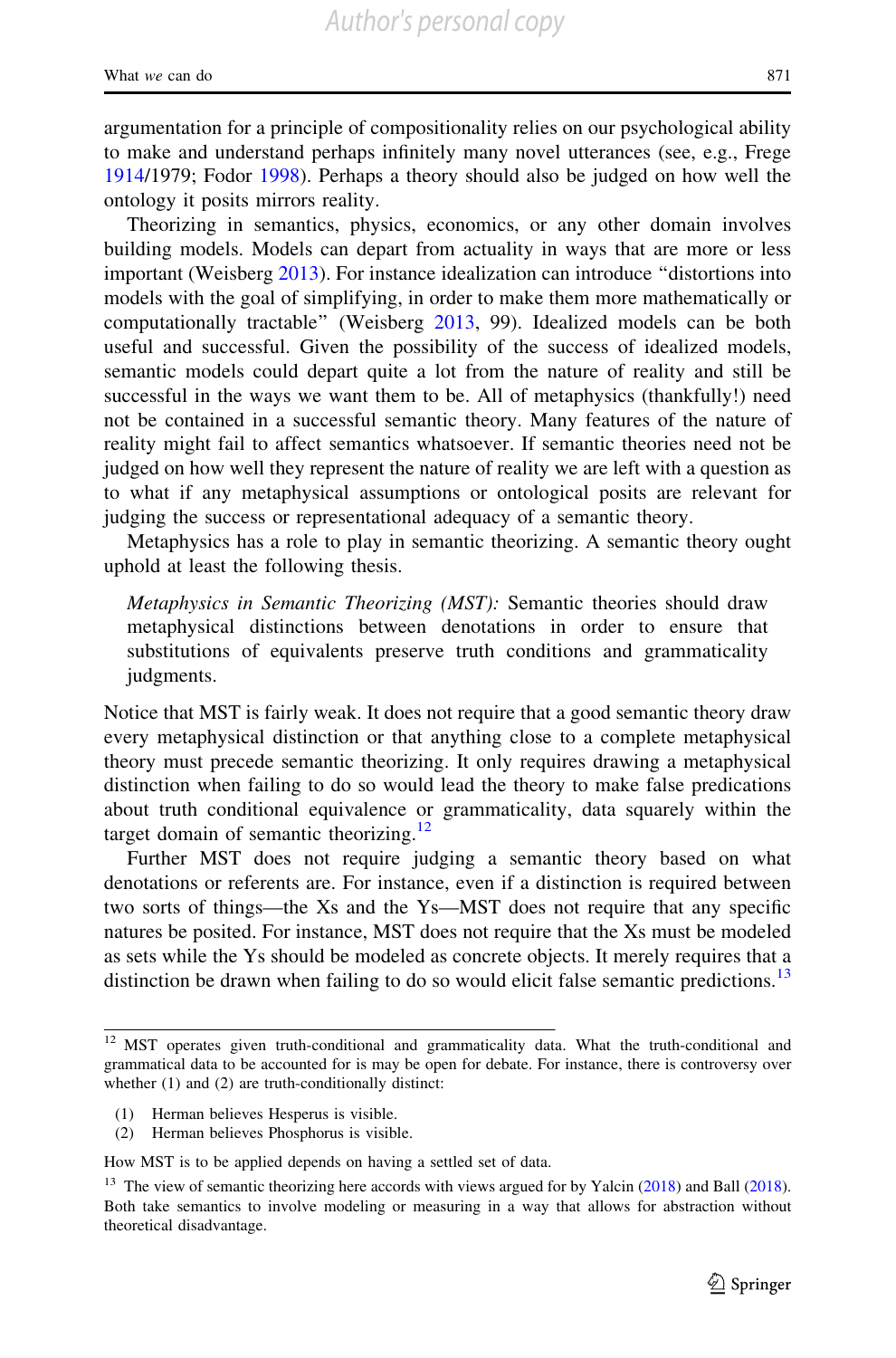<span id="page-9-0"></span>According to MST a semantic theory must draw a distinction between different group-like entities if there is truth-conditional or grammaticality data requiring a distinction. Data does require a distinction. Suppose that the only dogs that exist now are Bert, Nika, Milo, and Max. If the referents of *dogs* and of *Bert, Nika, Milo,* and Max were identical, the following pairs of sentences should be equivalent.

- 12. a. Dogs are rare.
	- b. #Bert, Nika, Milo, and Max are rare.
- 13. a. There might have been more dogs.
	- b. #There might have been more Bert, Nika, Milo, and Max.

Neither pair is equivalent. There are also no entailments between the sentences in the pairs. So, MST requires that a semantic theory should draw a distinction between the denotation or referent of dogs and Bert, Nika, Milo, and Max. It does not mandate that the distinction be between sums and kinds or between entities that are of type e and entities that are of type  $\langle s, e \rangle$  or any other specific distinction. It does, however require that a semantic theory draw a distinction. The upshot of our discussion is that even without widespread consensus on the semantics of plurals or generic generalizations, the observation holds that we can refer to or denote groups of two sorts. They might be modeled as pluralities, sums, or sets on the one hand and kinds on the other.

We can be synonymous with conjunctions of proper names  $(4-5)$  and with bare plurals combined with lexical kind predicates (6–7). MST and 12 and 13 require that these be given different denotations. We arrive at our fourth and final observation.

Observation 4—We can refer to (or otherwise designate?) different sorts of groups

The observation includes a parenthetical as I have yet to argue that the cases of we on which we are focused are referential. In the next section I argue for and develop a referential semantics for we that allows us to drop the parenthetical and strengthen Observation 4.

# 4 A referential semantics for we

A referential semantics for we can be motivated in two ways. First, Observation 3 showed that the character of we is not redeployed in circumstances of evaluation. Part of Kaplan's motivation for thinking that indexicals are directly referential is the way that characters are not re-deployed in circumstances of evaluation. If we were descriptive and meant a group containing the speaker, it would require checking to see who the speaker is in any circumstance of evaluation. Observation 3 showed that we do not do so. We, like I, does not involve a character being redeployed. This provides evidence that we is referential.

Second, the tokens of we in examples 4–7 are plausibly synonymous with conjunctions of proper names (4 and 5) and with bare plurals (6 and 7). Proper names are standardly treated as referential. Similarly, bare plurals at least in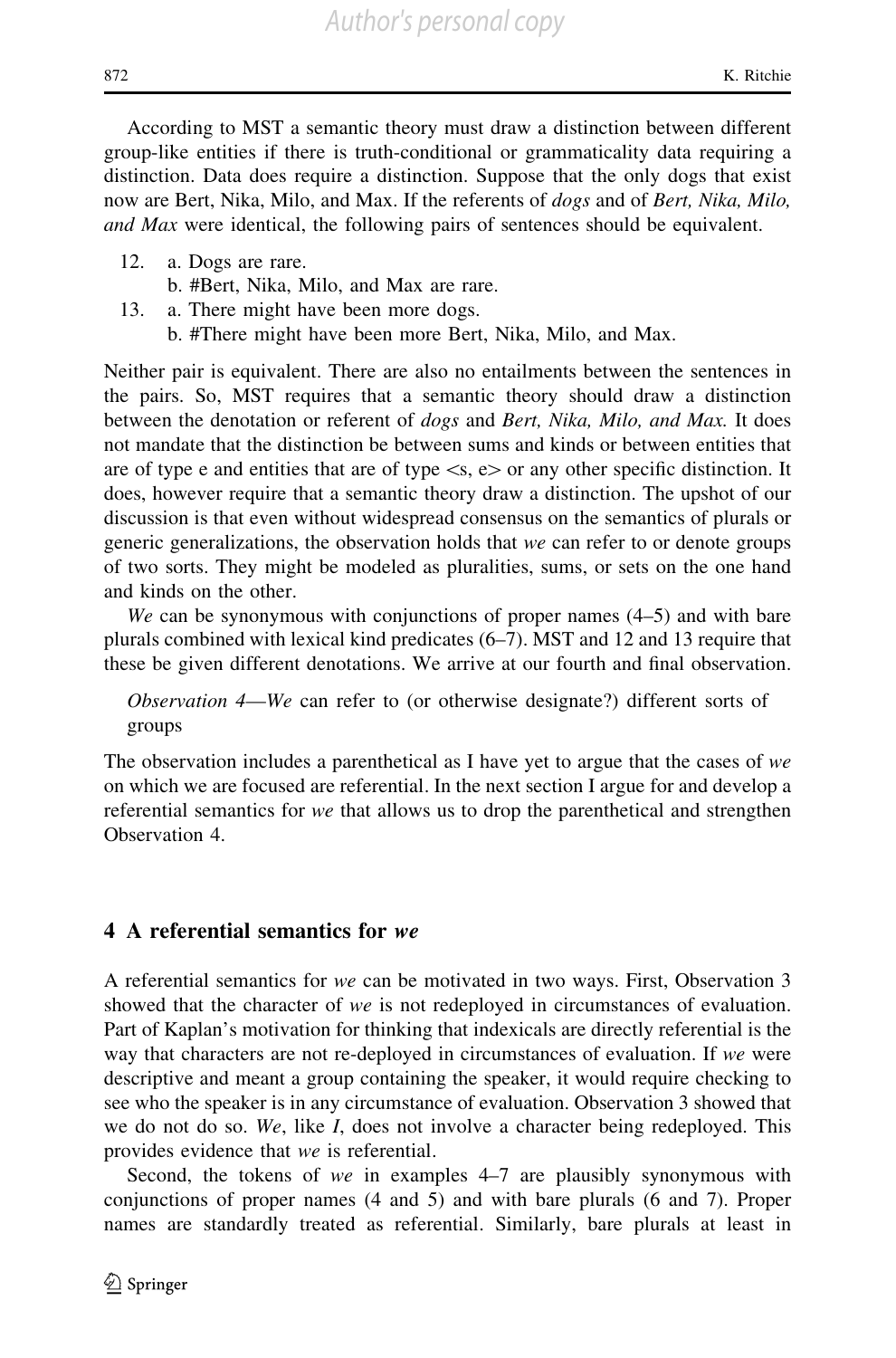constructions like 6 and 7 are standardly treated as referential. So, we have good reason to think that a referential semantics for we is plausible.

Observations 1 and 2 showed that we needs to have a character that is not just the plural of  $I$  and that is not automatic. A token of we must refer to a group that actually (i.e., in the context of utterance) includes the speaker. Just as a speaker cannot use I to refer to someone other than herself, a speaker cannot use we to refer to a group of which she is not a member.

The character of we can be modeled as a function from contexts to contents. In Sect. [1,](#page-4-0) contexts were taken to include agent/speaker, time, place, and world. To handle we a parameter for an assignment function is needed.<sup>14</sup> Kaplan himself suggested that an assignment function should be added to context. He states that in formal semantics ''context is a package of whatever parameters are needed to determine the referent, and thus the content, of the directly referential expressions of the language'' ([1989b,](#page-18-0) 591). He goes on to say that ''[t]aking context in this more abstract, formal way, as providing the parameters needed to generate content, it is natural to treat the assignment of values to free occurrences of variables as simply one more aspect of context'' (ibid.). For our purposes, a context c will be modeled by an ordered tuple including agent/speaker, time, place, world, and assignment function as in  $\langle a_c, t_c, p_c, w_c, g_c \rangle$ . Assignment functions  $g_c$  are functions from indices—numbers assigned to particular tokens of expressions—to contents. Indices are assigned to tokens so that distinct tokens of pronouns can be assigned different values and can have different constraints. For instance an assignment function,  $g_c$ , in context c, might take 1, the index of  $we_1$ , and return the group of Becca, Dwayne, and Ty while returning the group women for 2, the index of  $we_2$ . What the assignment function in the context assigns as values of expressions is constrained by certain features on the expression type.

It is standard to take pronouns, including we, to carry presuppositions that constrain their possible values or contents. For example, Heim and Kratzer [\(1998](#page-18-0)) argue that number, gender, and person features of pronouns are presuppositional features (or  $\Phi$ -features). In order for an x to be the content of a pronoun, it must meet the  $\Phi$ -features on the pronoun.

We is plural and first-person, so what an assignment function can return for an index on a token of we is constrained by the following number and person features.

 $[{\text{plural}}]^c = \lambda x : x$  is a group. x  $\[\mathbb{I} \text{st}]\]$ <sup>c</sup> =  $\lambda x : x$  is identical to or is a group that includes  $a_c$ . x

Both conditions are spelled out in terms of groups. For now, I intend the term loosely so that pluralities, sums, sets, kinds, and maybe other sorts of entities in a semantic theory could count as groups. I refine the terminology below. First-person is defined in a number neutral way allowing for it to be satisfied if the speaker is identical to or included in the referent the function assigns. The constraints require

<sup>&</sup>lt;sup>14</sup> Alternatively one could add all of the possible groups as elements in the context, but this would involve adding many elements to the context and either allowing for tuples of variable arity or including a set of groups to the context. The semantics would still require something to choose which of the groups is the referent of we. It is simpler to add an assignment function to the context, so I do so here.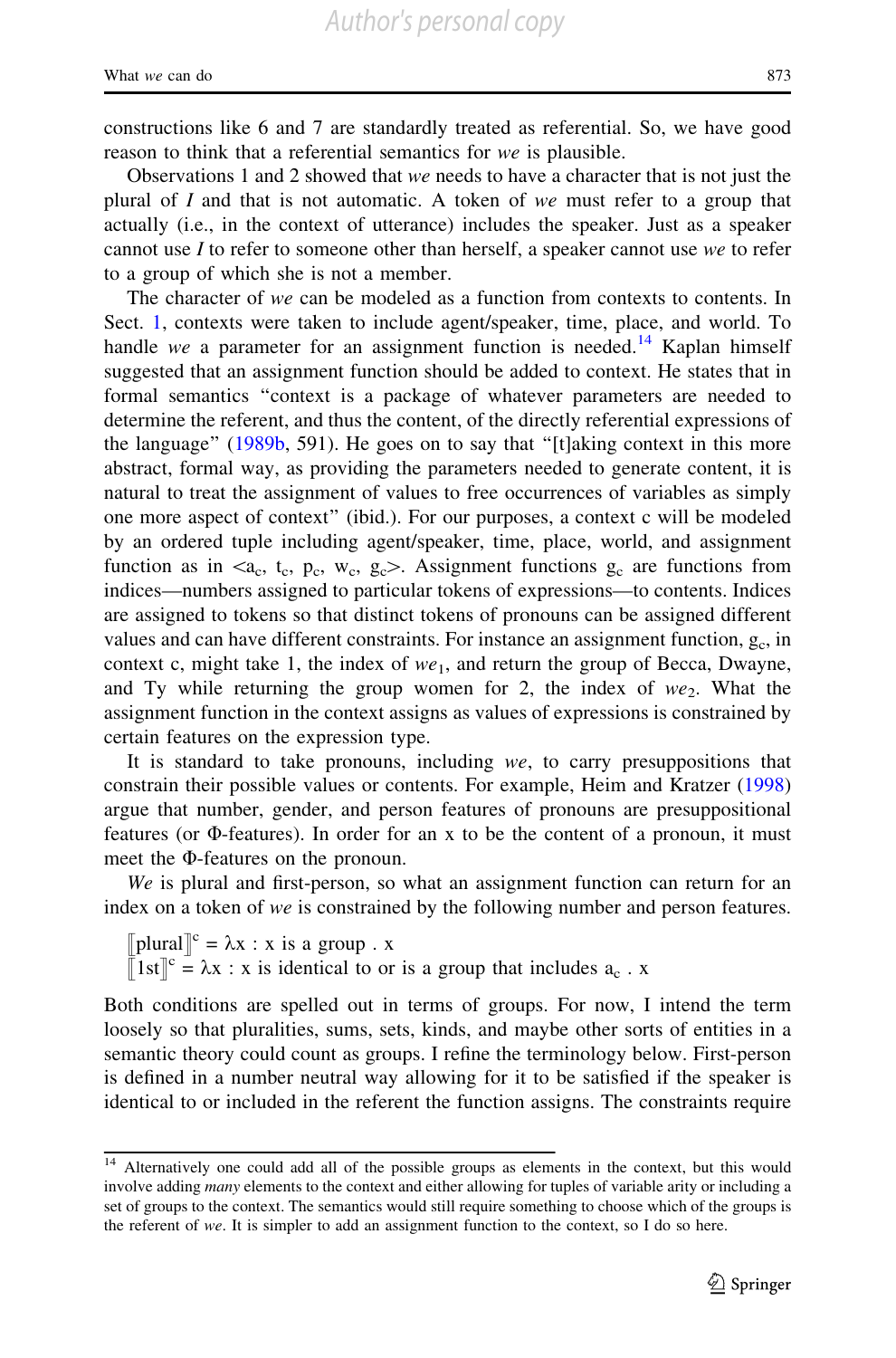that an assignment function that assigns a value to we must assign a referent that is a group and that contains the speaker in the context. Putting these together the character can be defined as follows:

Character of we:

 $\left[\![we_i]\!\right]^c = g_c(i)$  if  $g_c(i) \in \left[\![\text{plural}]\!\right]^c$  and  $\left[\![1st]\!\right]^c$ , undefined otherwise.<sup>15</sup>

If  $g_c(i)$  returns an entity, then the semantics is referential. The character of we captures that the speaker must be included in the group.

The constraints in the character of we do not fully determine reference. Since the speaker is a member of many groups—people with whom she is conversing, people she is standing next to, people she talked to at the bus stop, her family, groups of friends, national, gender, and racial groups and so on—a discretionary element is needed to supplement context. Here I remain neutral on what can supplement the necessary condition we mandates to deliver a referent for a token of we. Speaker intentions, salience, demonstrations (as when a speaker says ''we will go to the store'' pointing to herself and two others), and other features could contribute to the determination of the assignment function in a context.

Given the arguments that we in our core examples is referential and our evidence from MST Observation 4 can now be strengthened.

Observation  $4^*$ —We can refer to different sorts of groups

MST requires that a distinction be drawn between the group-like entities that are referents of conjunctions of names and the referents of kind-terms. It does not require that a particular view of any sort of entity be adopted, unless it makes a semantic difference.

In order to provide a more concrete illustration, here I adopt the view that there are groups that are sums and kinds that are atomic individuals. A semantic theory could be built using different sorts of group-like entities. For instance, if one holds that plural expressions plurally refer to many individuals (e.g., Oliver and Smiley [2013\)](#page-18-0), one could amend the semantics given here to avoid positing sums.

In the semantics being developed *group* in the number and person constraints is a technical term for entities that are sums or kinds. All groups are entities (e.g., type e). The referents of we in 4 and 5, are modeled as sums. On a sum approach the domain is structured by the sum formation operator and the individual part relation (Link [1983](#page-18-0)). Both atomic individuals (e.g., Sonia Sottomayor) and sums (e.g., Sottomayor  $+$  Ginsburg) are in the domain of entities. The sum formation operator, <sup>'+</sup>', takes two atoms or non-atomic sums and yields their sum. Something, a, is an individual part of a sum, b, just in case the sum of  $a + b$  is identical to b. That is, a is already a part of the sum (hence is an i-part) of b, so summing a and b yields b. A sum is referred to by a token of we<sub>i</sub> in c when  $g_c(i)$  returns a sum. Sums meet the number constraint as sums are included in the category of groups. A sum, x, meets the person feature on we just in case the speaker in c,  $a<sub>c</sub>$ , is an i-part of x.

<sup>&</sup>lt;sup>15</sup> The character for we given here is of the general form for definite pronouns with  $\Phi$ -features given by Buring [\(2011](#page-17-0)).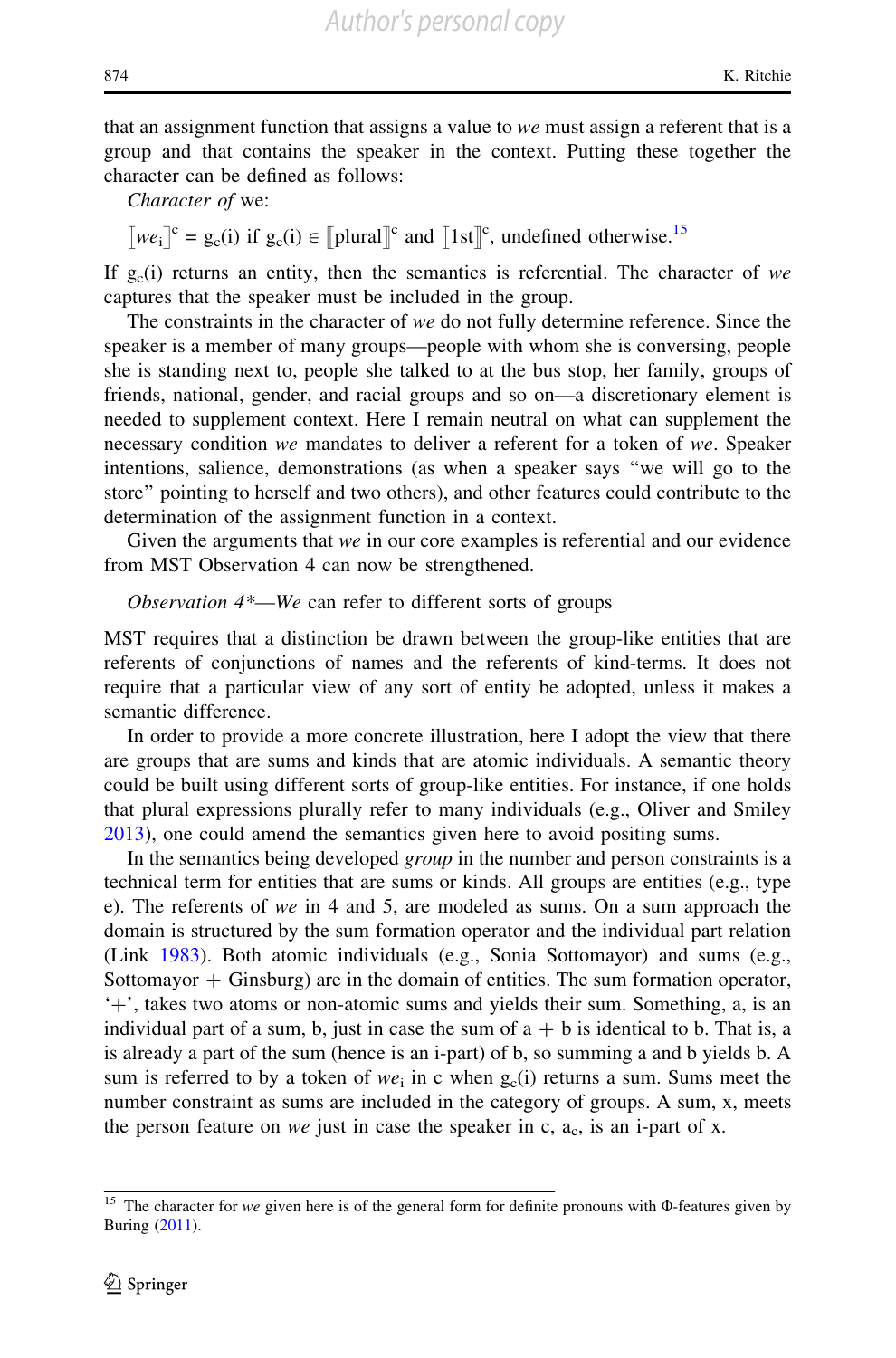What we can do 875

Kinds are atomic entities. In order to have access to members of a kind, we could include a realization function from world-time pairs  $\langle w, t \rangle$  to sums of members of the kind at t at w.<sup>16</sup> The referents of the tokens of we in 6 and 7 are kinds. A kind is referred to by a token of we<sub>i</sub> in c when  $g_c(i)$  returns a kind. Kinds meet the number feature as they are classified as groups in the framework. A kind, x, meets the person constraint just in case the speaker in the context,  $a_c$ , is a member of the kind at  $\lt t_c$ , w<sub>c</sub>>. Kind membership is encoded in the function associated with a kind.

Philosophers often identify kinds with properties or property clusters (Armstrong [1978,](#page-17-0) [1997;](#page-17-0) Hawley and Bird [2011;](#page-18-0) Millikan [1999;](#page-18-0) Boyd [1991\)](#page-17-0). The view that kinds are properties fumbles on metaphysical and semantic grounds. First, it fails to adequately capture that when a kind is extinct or has evolved, it is not a property that has become extinct or that a property has evolved. Braun notes that ''[k]inds and properties appear, at first glance, to be distinct types of entity, for objects have (or exemplify) properties, but are members of kinds'' ([2006,](#page-17-0) 512). Instead, going extinct or evolving seems to involve a group ceasing to exist (at a time and world) or coming to exist (at a time and world). Liebesman states that ''unlike properties, kinds have many features generally ascribed to ordinary spatiotemporal objects and groups. Mankind pervades the planet and is depraved but the property of being a man is neither" ([2011,](#page-18-0) 418). Kinds seem to be distinct from properties.

If MST is the only constraint used to evaluate the role metaphysics should have in semantic theorizing, these considerations are not relevant to a semantic project. However, there are semantic reasons to think kinds are not best modeled as properties. Properties are standardly modeled as functions. Kinds should not be modeled as being identical to functions given evidence that tokens of we in 6 and 7 are referential not descriptive. If a kind is identical to a function, it is descriptive rather than referential as the function would be contributed as its semantic value. We saw evidence at the outset of this section that we does not function like ordinary descriptive terms. Further if kinds were modeled as functions, the lexical entries for plurality and person would need to be made ambiguous, so that plural is defined both for an entity and a function. By modeling groups in two ways—as sums and as atomic entities with associated functions—MST is upheld.

Regardless of whether we refers to a sum or a kind, it does not necessarily refer to the speaker in the context. If we refers to a sum it might derivatively refer to each i-part of the sum. On the semantics given above, and given by Link [\(1983](#page-18-0)), there is no condition specifying this, although one could be added.<sup>17</sup> Even so, the speaker is referred to only derivatively. When a token of we refers to a kind, the speaker is not referred to even in a derivative way. The speaker must be a member of the kind—as specified above—but she is not one of the referents (contra Korta  $2016$ ; Vallée

<sup>&</sup>lt;sup>16</sup> Chierchia [\(1998](#page-17-0)) develops a similar view on which kinds are modeled as individual concepts which are in the domain of individuals.

 $17$  A plural reference view on which conjunctions of proper names (and the referents of we in 1 and 2) are many entities might be understood in a way that involves reference to each of the many. Alternatively it could be understood as involving a new plural reference relation that plurally refers to the plurality without individually referring to any one entity. Choice on the nature of plural reference would determine whether we referred to the speaker in these cases.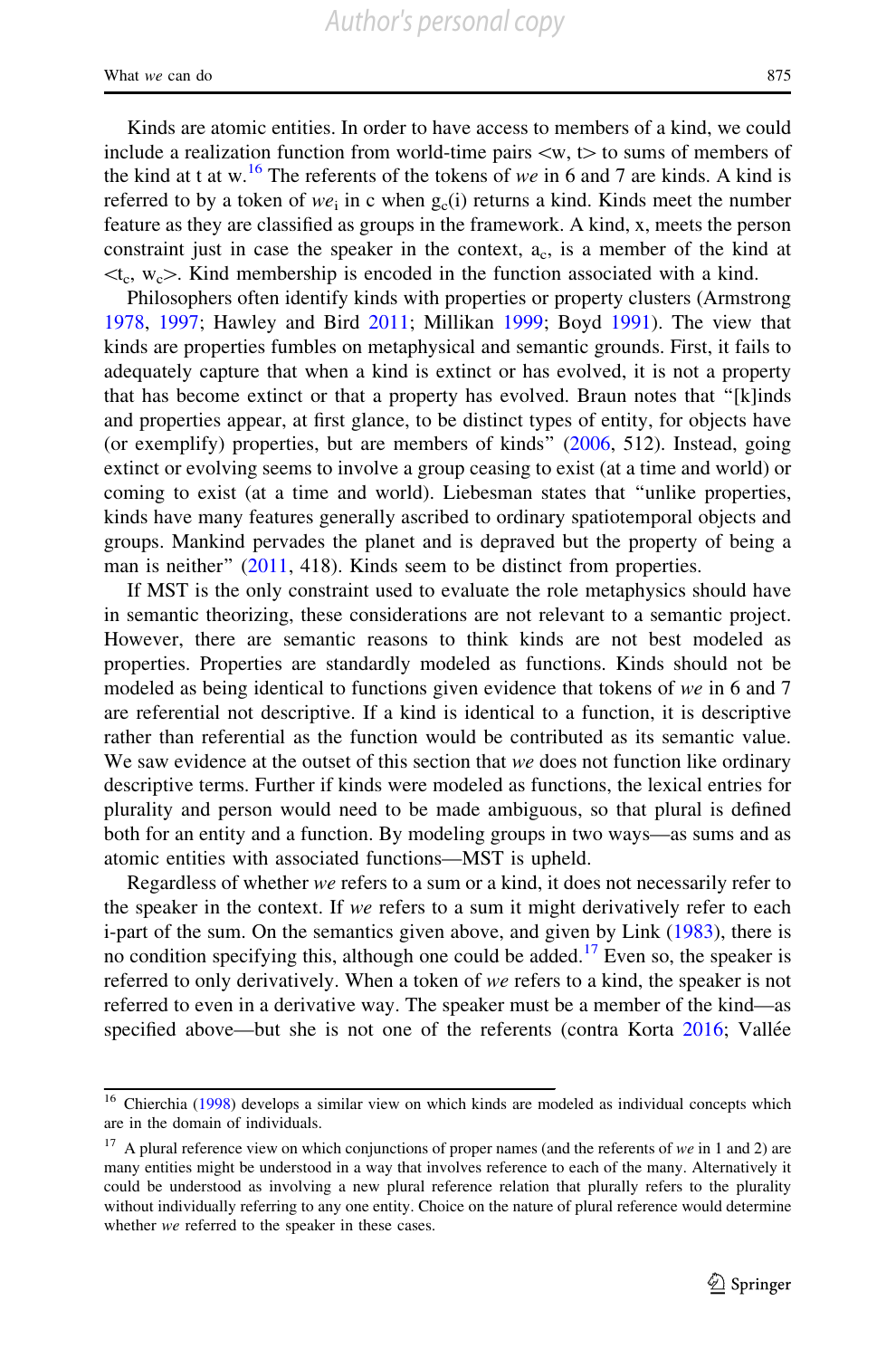[1996\)](#page-19-0).<sup>18</sup> To draw out the point, consider the role a speaker plays in the truth conditions associated with examples like 14 and 15 (as well as 6 and 7).

- 14. [Said by Kripke] If I hadn't become a philosopher, we would still be talking about names being synonymous with clusters of descriptions.
- 15. [said by child of Civil Rights leaders] If my parents hadn't been born, we would be even worse off than we are now.

The truth of 14 seems to (roughly) require that the nearest worlds in which Kripke is not a philosopher are worlds in which philosophers are still debating descriptivism about names. That is, the truth of 14 requires something holding of philosophers in a world in which Kripke is not a member of the kind philosophers. Similarly, 15 might be used to express that African Americans would be worse off if the speaker's parents had not been born. Supposing that any world in which the speaker's parents were not born is a world in which the speaker was not born, the truth of 15 requires that something hold of African Americans at a world in which the speaker does not even exist. Any view on which the speakers of 14 or 15 are taken to be a referent of the tokens of we, fails to correctly capture these truth conditions. While what we can refer to is constrained by the groups of which the speaker is a member, what we refers to is a group, not the speaker.

Recall that on Kaplan's theory indexicals are both referential and rigid. Often these features come in tandem. There are, however, expressions that are rigid, but not referential. For instance, the actual President of the U.S. in 2018 is plausibly descriptive and rigid. It contributes a property to the proposition expressed by statements containing it. The property picks out the same person in every world, so it is rigid. While there can be rigid descriptive expressions, the connection between being referential and being rigid appears tighter. If an expression's content is an object, it seems it will pick out that very object at all other worlds. So, referentiality entails rigidity. Given the referential semantics of we, we have evidence that we is rigid. However, reference to kinds complicates matters.

Kind terms are often taken to be rigid (Kripke [1980;](#page-18-0) Putnam [1975\)](#page-18-0), but developing a view on which kind-referring terms are rigid without trivializing rigidity has proven difficult. Kinds vary in their members across times and worlds. Variation in membership seems to pattern with variation in extension—a clear mark of non-rigidity. To add a further complication, some kinds—including some to which we can refer—are plausibly nonnatural. So, arguments for the rigidity of kinds that apply only to natural kinds will not help us in showing that referential we is always rigid (e.g., Devitt [2005](#page-17-0); Besson [2010](#page-17-0)).

The referential semantics offered here is able to uphold the connection between reference and rigidity. To see why, consider again what we refers to in cases in which it is synonymous with a kind-referring expression. For instance in 6 I argued that we is synonymous with *human beings* and refers to the kind human beings. Kinds are entities. They have associated realization functions that return their

<sup>&</sup>lt;sup>18</sup> Korta says that we "is partly automatic in referring to the speaker of the utterance and partly discretionary in referring to other individuals"  $(2016, 350)$  $(2016, 350)$ . Vallée ([1996\)](#page-19-0) holds that a use of we always involves reference to the speaker in developing an account on which we is 10-ways ambiguous.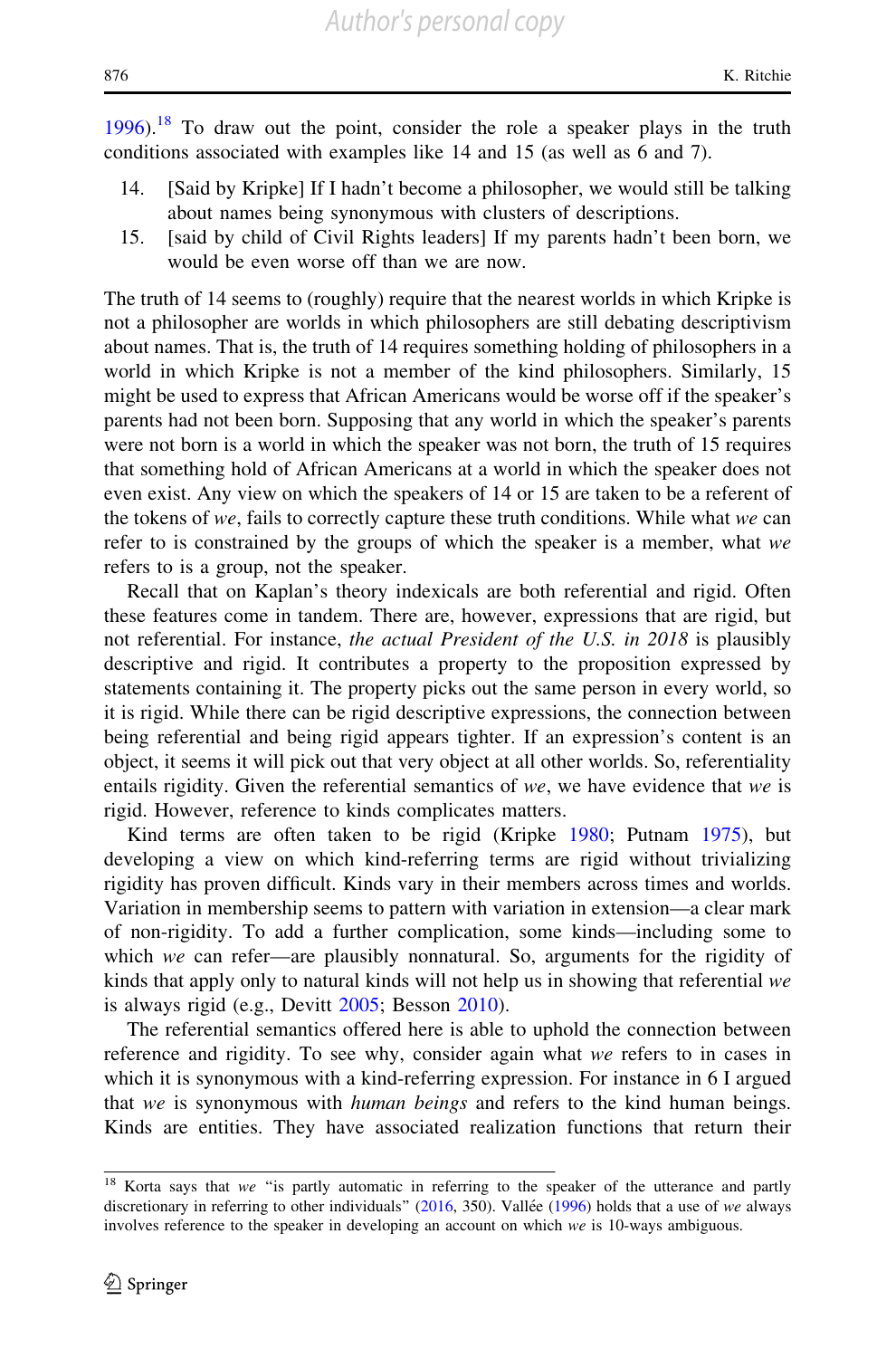<span id="page-14-0"></span>members or instances at a time and world, but kinds themselves are not functions. They are entities. The kind is rigidly referred to in all worlds.<sup>19</sup> The metaphysics of kinds allows for a kind to persist through gaining or losing members. The entity we refers to across possible worlds is the same entity—the same kind—even if it is different in its instances. The difference in its realization at worlds fails to undermine its rigidity in the same way that a proper name being rigid is not undermined by its referent being slightly larger or missing a limb at another world. For ordinary individuals, parts can vary across worlds without affecting rigidity. For kinds, realizations can vary across worlds.

To summarize, I have argued for a referential semantics of we. I showed that we can refer to sums and to kinds, both of which are entities. Kinds have associated functions that deliver their members at a time and world. Sums do not. While both are groups, they are distinct, so Observation 4\* is met. Observations 1 and 2 are met given the character of we. Observation 3 is met since the semantics is referential.

### 5 A descriptive semantics for we?

We saw evidence that motivated a referential account of we in the last section. Here I defend the referential account against so-called descriptive uses of indexical. I then consider whether we poses special problems for a pragmatic account of descriptive uses of indexicals.

Nunberg [\(1993](#page-18-0)) and Elbourne ([2008\)](#page-17-0) argue that indexicals have descriptive uses and that, therefore, a referential semantics for indexicals fails. They argue that 16–17 (from Nunberg [1993](#page-18-0)) do not involve referential tokens of indexicals, but are descriptive as in the (rough) paraphrases in 16'–17'.

- 16. [Said by a condemned prisoner] I am traditionally allowed to order whatever I like for my last meal.
- 16'. An inmate on death row is traditionally allowed to order whatever he likes for his last meal.
- 17. [Said by a Supreme Court Justice] We might have been liberals.
- 17'. The Justices of the Supreme Court might have been liberals.

These readings are not captured on a Kaplanian direct reference theory of indexicals. Nunberg and Elbourne argue that the descriptive readings of 16–17 should be explained by the semantics of indexicals. So, the Kaplanian direct reference view should be rejected.

If indexicals were descriptive, any use of an indexical should allow for a descriptive interpretation. But, simple sentences like 18 and 19 do not appear to license descriptive interpretations (King [2006](#page-18-0)).

- 18. It is cloudy today.
- 19. I am cold.

Braun ([2006\)](#page-17-0) calls a theory like this 'Kind Designation Theory'.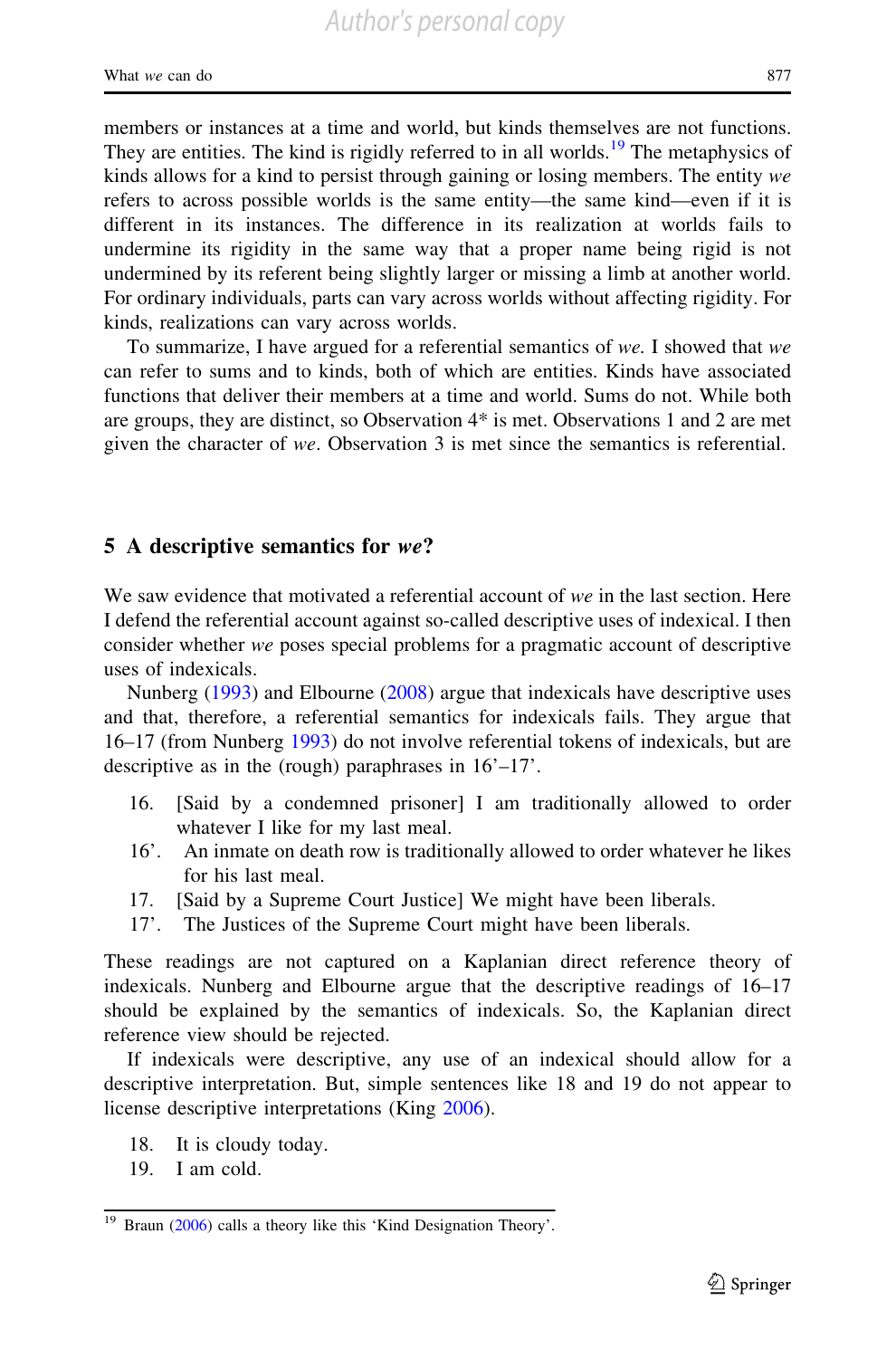For instance, 19 cannot be interpreted as equivalent to 19'.

19'. The person standing on the corner of 5th Avenue and 35th Street is cold.

18–19 appear to have only referential interpretations. King [\(2006](#page-18-0)) uses this observation to partially undermine a descriptive semantics of indexicals.

Further notice that sentences 16 and 17 include modal operators or adverbs of quantification—like 'always' or 'traditionally'. It has been argued that these "triggers" are required to yield a descriptive interpretation (e.g., King [2006](#page-18-0); Hunter  $2010$ ).<sup>20</sup> If descriptive interpretations are available only in specific environments, the semantics of indexicals themselves need not be descriptive. Rather, descriptive interpretations could be due to particular environments or constructions forcing pragmatic enrichment, type shifting, or substitution (e.g., Recanati [1993;](#page-18-0) Hunter [2010;](#page-18-0) Sæbø [2015\)](#page-19-0). So, a referential semantics for indexicals could be maintained.

Yet, we appears to pose a problem for the view that certain "triggers" are needed to deliver descriptive readings. For instance the examples of characterizing generics in 8–9 (repeated below) do not include overt modals or adverbs of quantification.

- 8. We have brains that are about three times as large as chimpanzees, our closest living relative.
- 9. We are paid less than men for doing the same work.

If these are descriptive, it might seem that at least we can have descriptive uses outside of contexts involving adverbs of quantification or modals. So, a referential semantics for we (and maybe other indexicals) might be doomed after all.

When introducing characterizing generics in Sect. [2](#page-5-0) I stated that there is ongoing debate about their semantics. Many hold that characterizing generics involve a covert Gen operator (e.g., Heim [1982](#page-18-0); Lawler [1972;](#page-18-0) Schubert and Pelletier [1989\)](#page-19-0). Others argue that characterizing generics, like generic claims involving lexical kind predicates, involve reference to kinds (Liebesman [2011](#page-18-0); Teichman [2016](#page-19-0)). Both strategies provide resources to support that so-called ''descriptive uses'' of indexicals only arise in particular environments.

Amongst those who posit a Gen operator in the semantics of characterizing generics, there is debate about how the operator works and what it takes as arguments. However, it is standardly held that Gen is a dyadic operator that functions like an adverb of quantification (Lewis [1975](#page-18-0)). If this is correct, even if the tokens of we in 8–9 and 16–17 are descriptive, there is a covert "trigger" to explain the reading. So, the examples fail to show that descriptive uses of indexicals are possible outside of very limited contexts.

Those who take characterizing generics to refer to kinds posit a referential semantics. On this view when we is the subject of a characterizing generic the apparent descriptiveness of the use is not a result of we being descriptive, but due to the nature of kinds as having (at least in the theory developed here) an associated function. Again, the semantics of we does not require that descriptive uses of

<sup>&</sup>lt;sup>20</sup> King ([2006\)](#page-18-0) focuses exclusively on adverbs of quantification as triggers, given the range of data ''triggers'' should also include modals or an alternative strategy like that argued for by Hunter ([2010\)](#page-18-0) should be used to account for descriptive interpretations that involve modals.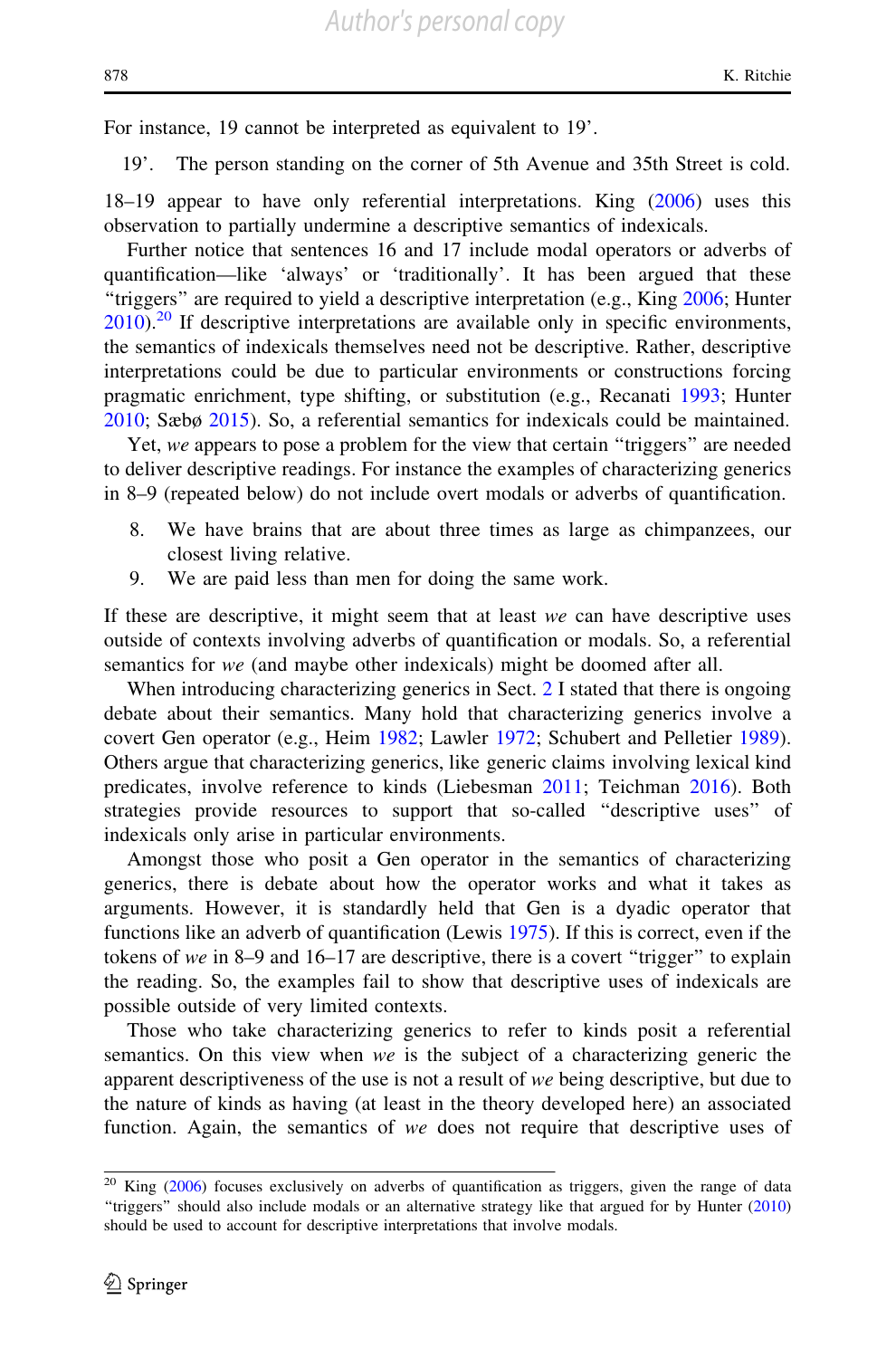<span id="page-16-0"></span>indexicals entail that indexicals have a descriptive semantics. So, on either semantic strategy of characterizing generics, a non-semantic account of ''descriptive uses'' of indexicals remains viable.

Additional data also appears to speak against a referential account. Constructions of the form we Fs as in 20 and 21 are at least superficially similar to constructions of the form the Fs.

- 20. We Minnesotans are blonde.
- 21. We philosophers are argumentative.

Definite descriptions are standardly taken to be descriptive rather than referential. So 19 and 20 might also serve as prima facie evidence that we is descriptive.

Constructions of the form we  $Fs$  do not require a treatment that makes the semantics of we descriptive. A constraint Braun ([1994\)](#page-17-0) argues for that involves a referential account of complex demonstratives could be adapted for our purposes. He argues that complex demonstratives like that philosopher meet the following necessary condition for reference "in every context c, that N refers in c to x only if x satisfies N in c" ([1994,](#page-17-0) 208). To apply to we Fs the condition could be altered to read: in every context c, we Fs refers in c to x only if x satisfies F in  $c<sup>21</sup>$ Constructions of the form we  $Fs$  might refer to kinds or function to add a restriction in the restrictor clause of the Gen operator. Neither requires that we has a descriptive semantics.

#### 6 Concluding remarks

The semantics of we is more complicated than a divide and conquer strategy combining a treatment of indexicals and of plurals can accommodate. Our discussion of we drew us into debates on reference and description, connections between reference and rigidity, the nature of genericity, distinctions between various groups, and the role metaphysics has to play in semantics. We saw that a referential semantics for we can meet our four observations and that so-called descriptive indexicals do not pose a significant challenge to the account.

Going beyond semantics, uses of we draw together notions of the self and groups that are at the core of social psychology. People generally have positive self esteem and self conceptions (Banaji and Prentice [1994](#page-17-0); Baumgardner [1990](#page-17-0)). Various consistency theories posit and have experimental evidence supporting that the more an individual identifies with a group, the more they are apt to have positively valenced attitudes towards the group as well (Greenwald et al. [2002;](#page-18-0) Mandelbaum forthcoming; Thibodeau and Aronson [1992](#page-19-0)). Uses of we plausibly involve thinking of oneself and of a group. So, we might have significant effects on attitudes towards the self and groups.

See Borg ([2000\)](#page-17-0) and Glanzberg and Siegel [\(2006](#page-18-0)) for arguments that F in that F is a constraint included in the character or which plays a ''policing'' role that requires that the object denoted be F.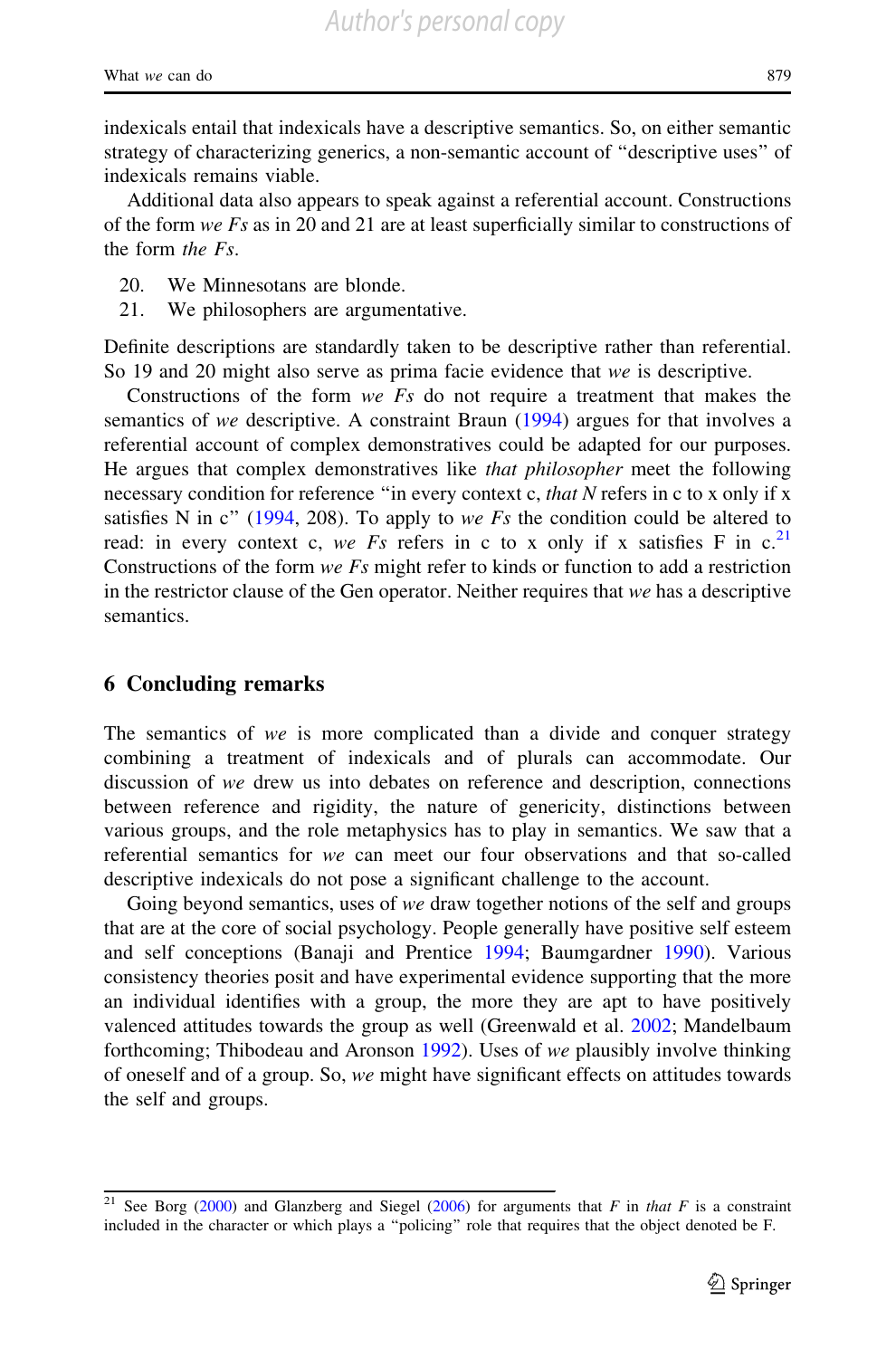<span id="page-17-0"></span>We is also relevant in social-political projects. People with higher status, power, or authority have been found to use we more frequently than  $I$  in written and spoken language (Kacewicz et al. [2013](#page-18-0)). If uses of we affect how people perceive their own or others' status, we might be an effective tool to democratize power and undermine hierarchies. We may also be intimately involved in explaining why only in-group members can use reappropriated slurs (Ritchie  $2017$ ).<sup>22</sup>

The semantics of we is interesting in its own right. It is also relevant to understanding how we represent the social world and ways we might aim to improve it. It turns out, we can do quite a bit.

Acknowledgments I thank participants at the New York Philosophy of Language Workshop and the Nova Scotia Meaning Workshop for feedback on early versions of this paper. In particular I thank Derek Anderson, David Braun, Alex Grzankowski, Eric Mandelbaum, Eliot Michaelson, Gary Ostertag, Craige Roberts and an anonymous referee for helpful discussions and comments.

#### References

Armstrong, D. (1978). Universals and scientific realism. Cambridge: Cambridge University Press.

Armstrong, D. (1997). A world of states of affairs. Cambridge: Cambridge University Press.

- Ball, D. (2018). Semantics as measurement. In B. Rabern & D. Ball (Eds.), *The science of meaning* (pp. 381–410). Oxford: Oxford University Press.
- Banaji, M. R., & Prentice, D. A. (1994). The self in social contexts. Annual Review of Psychology, 45(1), 297–332.
- Baumgardner, A. H. (1990). To know oneself is to like oneself: Self-certainty and self-affect. Journal of Personality and Social Psychology, 58(6), 1062–1072.
- Besson, C. (2010). Rigidity, natural kind terms, and metasemantics. In H. Beebee & N. Sabbarton-Leary (Eds.), The semantics and metaphysics of natural kinds (pp. 25–44). London: Routledge.
- Borg, E. (2000). Complex demonstratives. Philosophical Studies, 97(2), 229–249.
- Boyd, R. (1991). Realism, anti-foundationalism and the enthusiasm for natural kinds. Philosophical Studies, 61, 127–148.
- Braun, D. (1994). Structured characters and complex demonstratives. Philosophical Studies, 74(2), 193–219.
- Braun, D. (2006). Names and natural kind terms. In E. Lepore & B. C. Smith (Eds.), The Oxford handbook of philosophy of language (pp. 490–515). Oxford: Oxford University Press.
- Buring, D. (2011). Pronouns. In K. von Heusinger, C. Maienborn, & P. Portner (Eds.), Semantics: An international handbook of natural language meaning. Handbooks of linguistics and communication science (Vol. 33/2, pp. 971–996). Berlin: Mouton De Gruyter.
- Chierchia, G. (1998). Reference to kinds across language. Natural Language Semantics, 6(4), 339–405. Devitt, M. (2005). Rigid application. Philosophical Studies, 125(2), 139–165.
- Elbourne, P. (2008). Demonstratives as individual concepts. Linguistics and Philosophy, 31(4), 409–466. Fodor, J. (1998). Concepts: Where cognitive science went wrong. New York, NY: Oxford University Press.
- Forbes, G. (2003). Indexicals. In D. Gabbay & F. Guenther (Eds.), *Handbook of philosophical logic* (Vol. 10, pp. 101–134). Dordrecht: Kluwer Academic Publishers.

 $\frac{22}{22}$  Accounts of slurs that posit negative or derogatory content (e.g., in their truth conditional contribution, a conventional implicature, a presupposition, or an expressive element) usually posit that appropriated slurs are ambiguous. Yet, the theories falter in explaining why only in-group members can use slurs with their appropriated meanings. If, e.g., appropriated instances of bitch involve a conventional implicature (or presupposition or…) that we women are laudable for being women only a woman could express the appropriated content as a man could not use we to pick out the group women. Ritchie  $(2017)$  $(2017)$  argues for this view.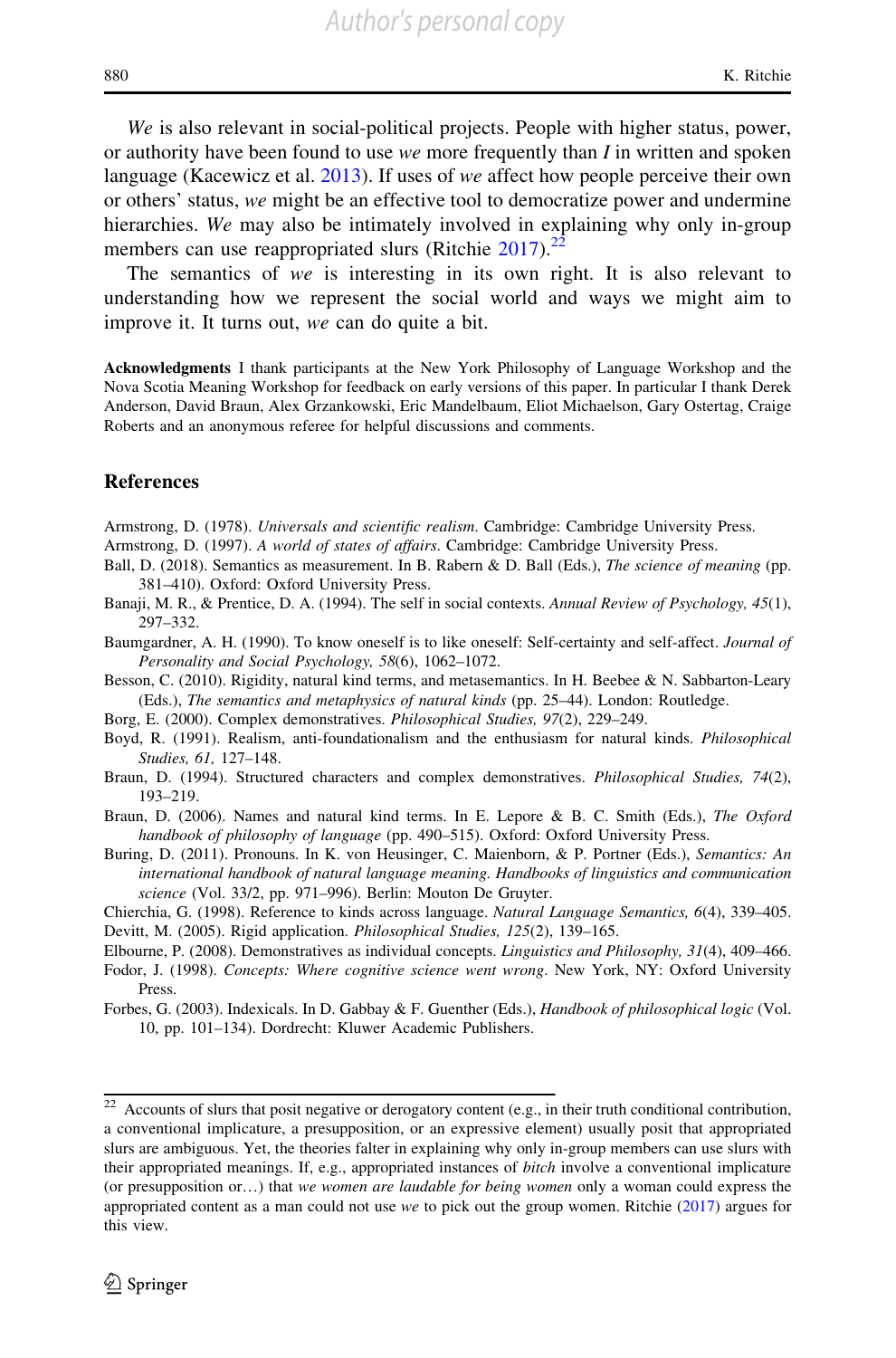- <span id="page-18-0"></span>Frege, G. (1914/1979). Logic in mathematics (P. Long & R. White, Trans.). In H. Hermes, F. Kambartel, & F. Kaulbach (Eds.), Gottlob frege. Posthumous writings (pp. 203–250). Oxford: Basil Blackwell.
- Glanzberg, M., & Siegel, S. (2006). Presupposition and policing in complex demonstratives. Noûs,  $40(1)$ ,  $1 - 42$
- Greenwald, A. G., Banaji, M. R., Rudman, L. A., Farnham, S. D., Nosek, B. A., & Mellott, D. S. (2002). A unified theory of implicit attitudes, stereotypes, self-esteem, and self-concept. Psychological Review, 109(1), 3–25.
- Hale, B., & Wright, C. (Eds.). (1997). A companion to the philosophy of language. New York: Wiley-Blackwell.
- Hawley, K., & Bird, A. (2011). What are natural kinds? Philosophical Perspectives, 25, 205–221.
- Heim, I. (1982). The semantics of definite and indefinite noun phrases. Ph.D. dissertation, University of Massachusetts, Amherst.
- Heim, I., & Kratzer, A. (1998). Semantics in generative grammar. Oxford: Blackwell.
- Hunter, J. (2010). *Presuppositional indexicals*. Ph.D. Dissertation, University of Texas at Austin.
- Kacewicz, E., Pennebaker, J. W., Davis, M., Moongee, J., & Graesser, A. C. (2013). Pronoun use reflects standings in social hierarchies. Journal of Language and Social Psychology, 33(2), 125–143.
- Kaplan, D. (1989a). Demonstratives. In J. Almog, J. Perry, & H. Wettstein (Eds.), Themes from Kaplan. Oxford: Oxford University Press.
- Kaplan, D. (1989b). Afterthoughts. In J. Almog, J. Perry, & H. Wettstein (Eds.), Themes from Kaplan. Oxford: Oxford University Press.
- King, J. (2006). Singular terms, reference and methodology in semantics. Philosophical Issues, 16(1), 141–161.
- Korta, J. (2016). The meaning of us. Disputatio. Philosophical Research Bulletin, 5(6), 335–361.
- Krifka, M., Pelletier, F. J., Carlson, G. N., ter Muelen, A., Chierchia, G., & Link, G. (1995). Genericity: An introduction. In G. N. Carlson & F. J. Pelletier (Eds.), The generic book (pp. 1–124). Chicago: University of Chicago Press.
- Kripke, S. (1980). Naming and Necessity. Cambridge, MA: Harvard University Press.
- Landman, F. (1989a). Groups I. Linguistics and Philosophy, 12(5), 559-605.
- Landman, F. (1989b). Groups II. Linguistics and Philosophy, 12(6), 723–744.
- Lawler, J. (1972). Generic to a fault. In Papers from the 8th regional meeting, Chicago Linguistic Society (CLS 8) (pp. 247–258). Chicago: Chicago Linguistic Society.
- Leslie, S.-J., & Lerner, A. (2016). Generic generalizations. In E. N. Zalta (Ed.), The Stanford encyclopedia of philosophy, Winter 2016. Metaphysics Research Lab, Stanford University. [https://](https://plato.stanford.edu/archives/win2016/entries/generics/) [plato.stanford.edu/archives/win2016/entries/generics/.](https://plato.stanford.edu/archives/win2016/entries/generics/) Accessed 18 Sep 2017.
- Lewis, D. (1975). Adverbs of quantification. In E. L. Keenan (Ed.), Formal semantics of natural language (pp. 3–15). Cambridge: Cambridge University Press.
- Liebesman, D. (2011). Simple generics. Noûs, 45(3), 409-442.
- Link, G. (1983). The logical analysis of plurals and mass terms: A lattice theoretic approach. In R. Bauerle, C. Schwarze, & A. von Stechow (Eds.), Meaning, use and interpretation of language. Berlin: Gruyter.
- Mandelbaum, E. (forthcoming). Troubles with Bayesianism: An introduction to the psychological immune system. Mind and Language. <https://philpapers.org/rec/MANTWB>.
- Margolin, U. (1996). Telling our story: On 'we' literary narratives. Language and Literature, 5(2), 115–133.
- Marti, G. (1995). The essence of genuine reference. Journal of Philosophical Logic, 23(3), 275–289.
- McKay, T. (2006). Plural predication. Oxford: Clarendon Press.
- Millikan, R. (1999). Historical kinds and the special sciences. Philosophical Studies, 95, 45–65.
- Neale, S. (2017). Silent reference. In G. Ostertag (Ed.), Meanings and other things: Themes from the work of Stephen Schiffer (pp. 229–342). Oxford: Oxford University Press.

Nunberg, G. (1993). Indexicality and deixis. Linguistics and Philosophy, 16(1), 1–43.

- Oliver, A., & Smiley, T. (2001). Strategies for a logic of plurals. Philosophical Quarterly, 51(204), 289–306.
- Oliver, A., & Smiley, T. (2013). Plural logic. Oxford: Oxford University Press.
- Partee, B. (1989). Binding implicit variables in quantified context. Papers of the Chicago Linguistic Society, 25, 342–365.
- Perry, J. (2001). Reference and reflexivity. Stanford, CA: CSLI Publications.
- Putnam, H. (1975). Mind, Language and Reality. New York: Cambridge University Press.
- Recanati, F. (1993). Direct reference: From language to thought. Oxford: Blackwell.